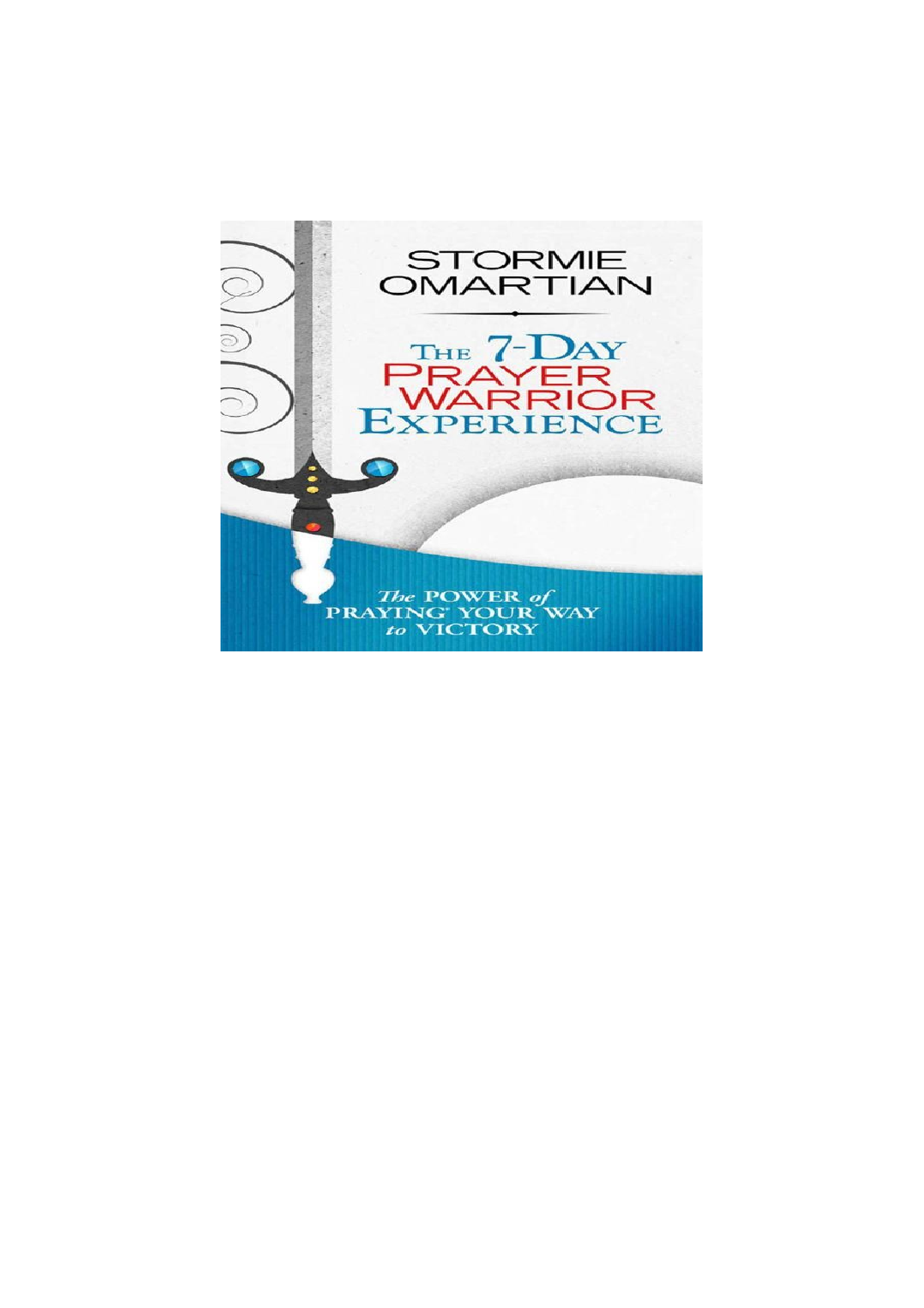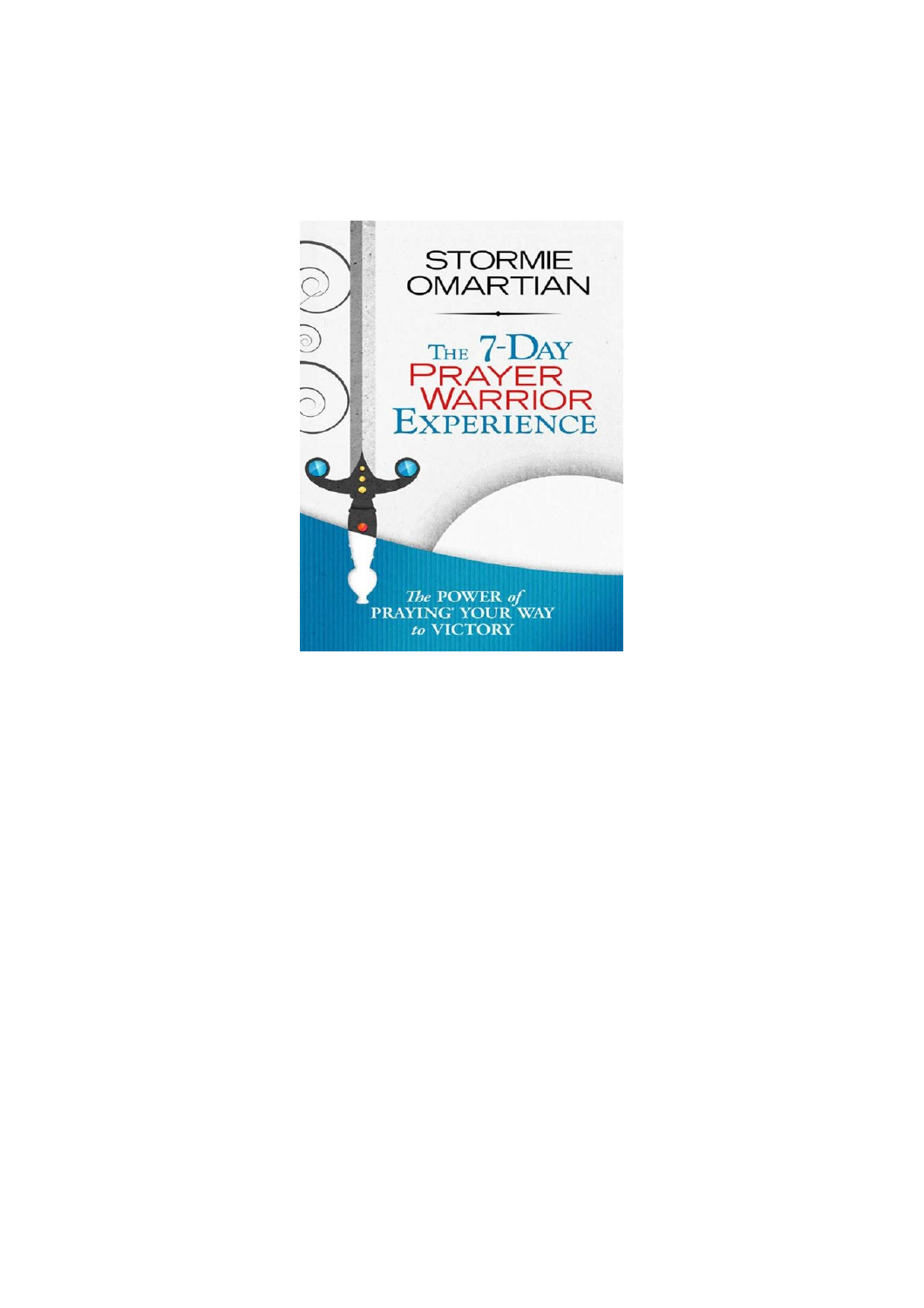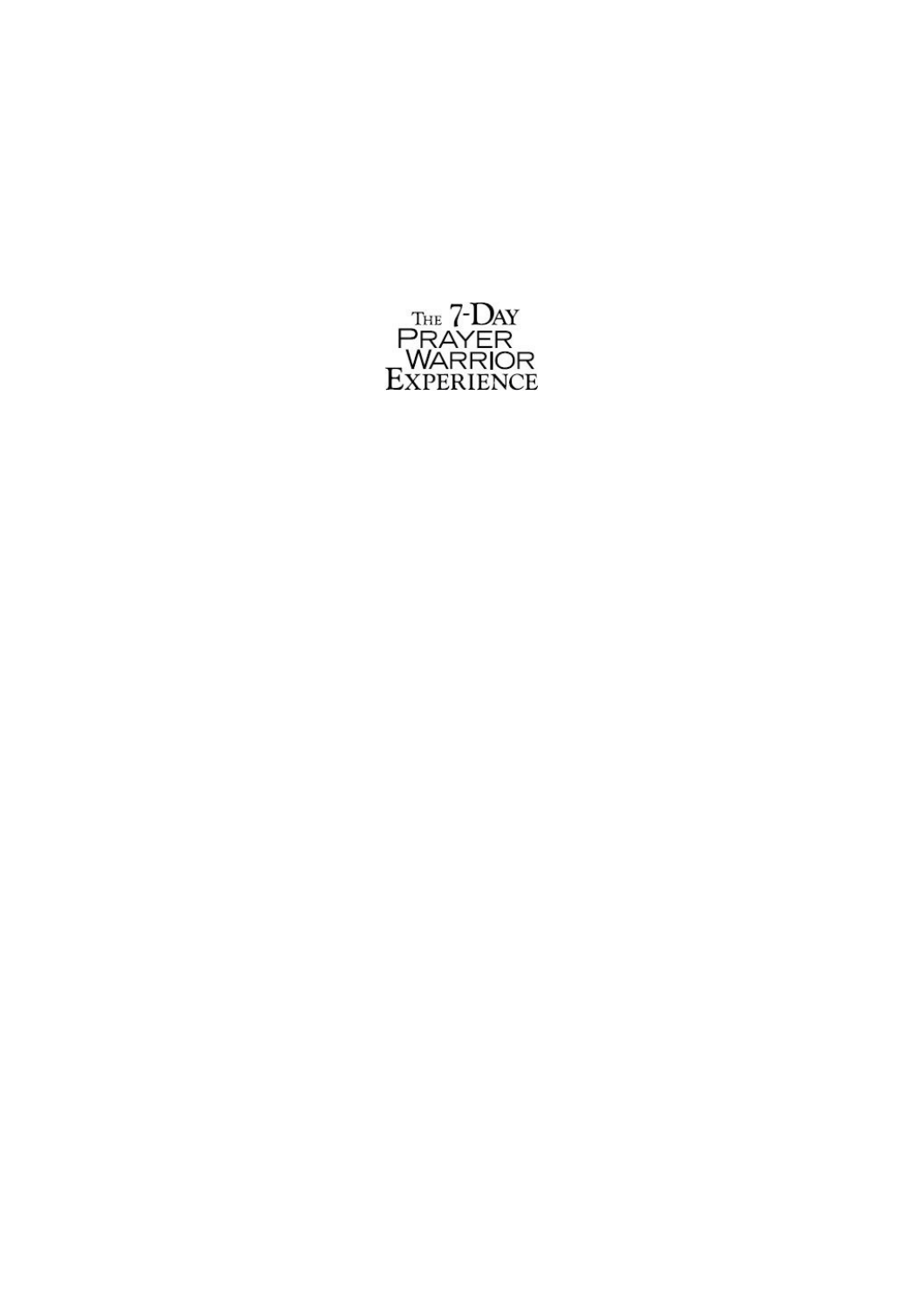### **Books in the Prayer Warrior Collection** by Stormie Omartian

*Prayer Warrior* (http://bit.ly/PrayerWarrior)

*Prayer Warrior Prayer and Study Guide* (Learn more at: http://harvesthousepublishers.com/book/prayerwarrior-prayer-and-study-guide-2013)

*Prayer Warrior Book of Prayers* (Learn more at: http://harvesthousepublishers.com/book/prayerwarrior-book-of-prayers-2013)

> *The 7-Day Prayer Warrior Experience* (free e-book)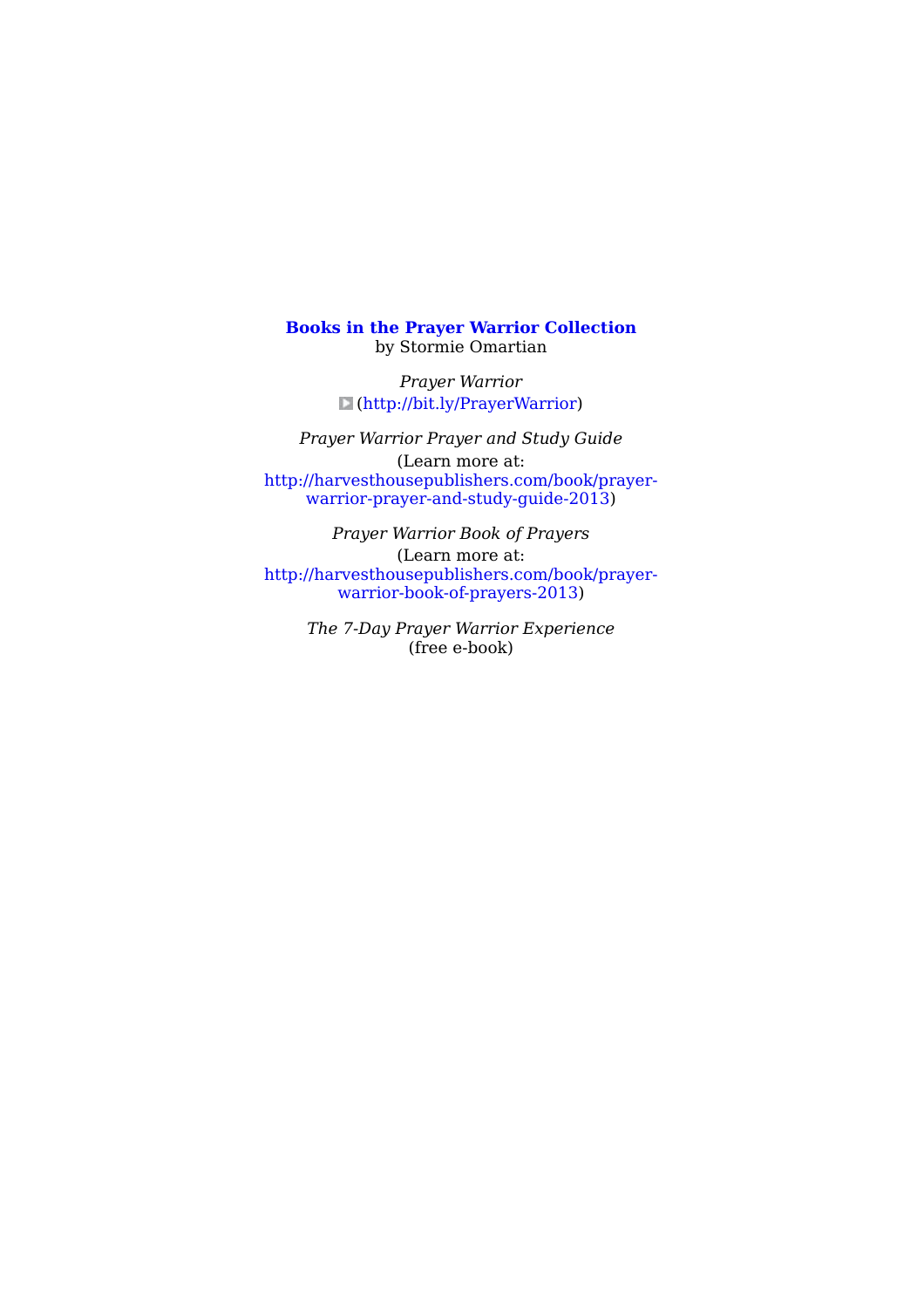

# STORMIE<br>OMARTIAN

# $\mathsf{w}$ **HARVEST HOUSE PUBLISHERS** EUGENE, OREGON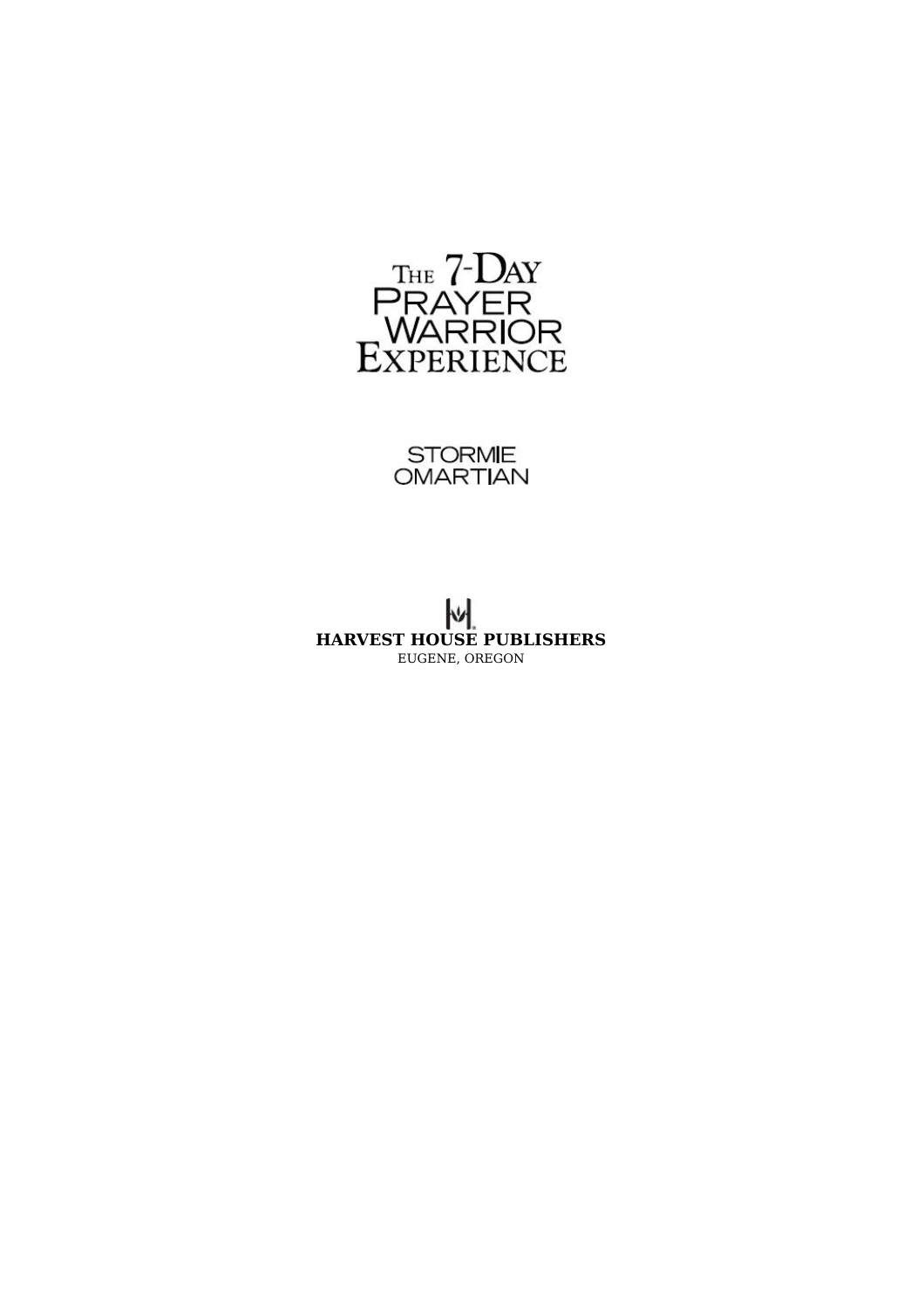Scripture quotations are taken from the New King James Version. Copyright © 1982 by Thomas Nelson, Inc. Used by permission. All rights reserved.

*Cover by Harvest House Publishers, Inc., Eugene, Oregon*

### **THE 7-DAY PRAYER WARRIOR EXPERIENCE** Copyright © 2013 by Stormie Omartian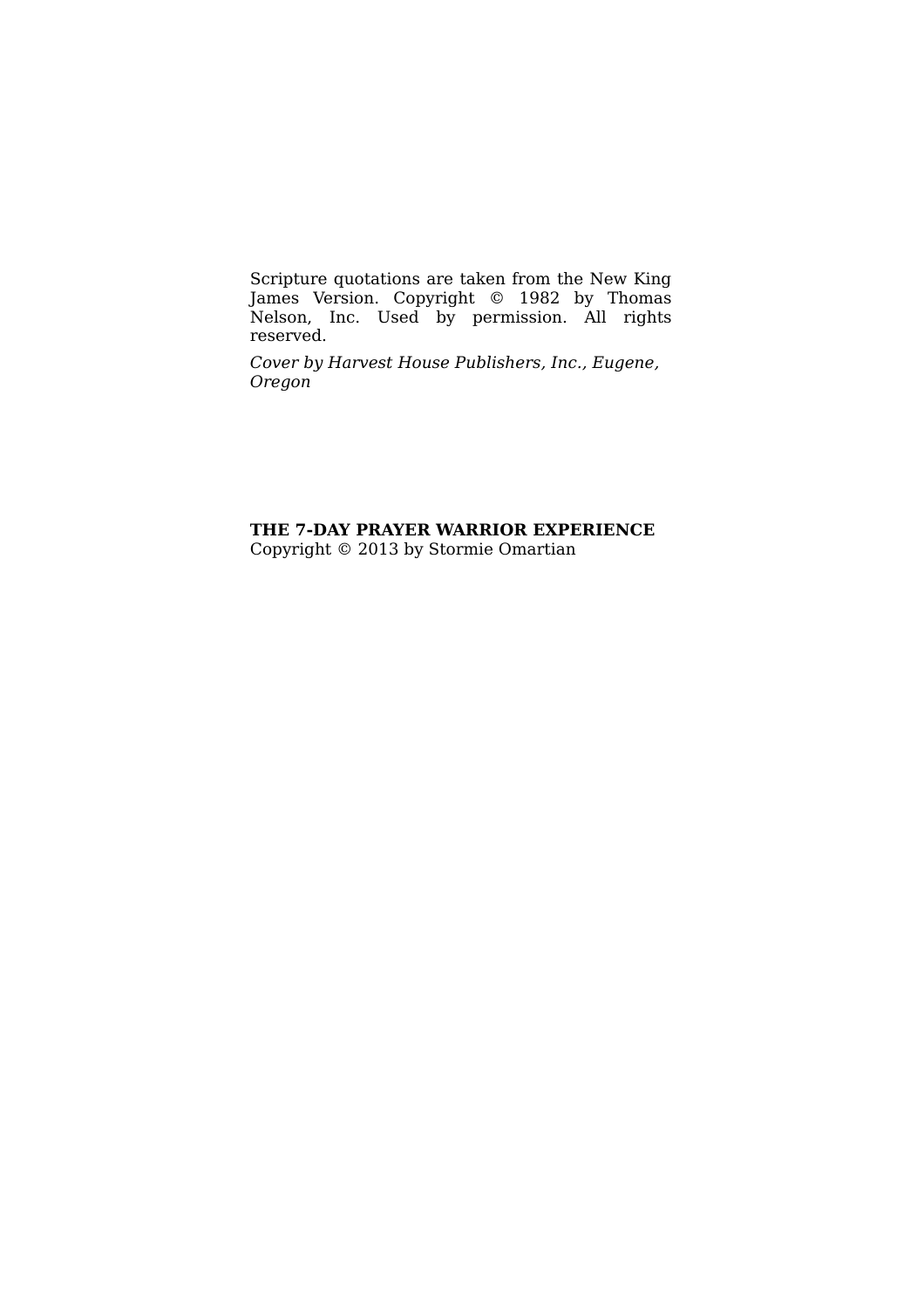Published by Harvest House Publishers Eugene, Oregon 97402 www.harvesthousepublishers.com

ISBN 978-0-7369-5955-1 (eBook)

**All rights reserved.** No part of this electronic publication may be reproduced, stored in a retrieval system, distributed, or transmitted in any form or by any means—electronic, mechanical, digital, photocopy, recording, or any other without the prior written permission of the publisher. The authorized purchaser has been granted a nontransferable, nonexclusive, and noncommercial right to access and view this electronic publication and agrees to do so only in accordance with the terms of use under which it was purchased or transmitted. Participation in or encouragement of piracy of copyrighted materials in violation of author's and publisher's rights is strictly prohibited.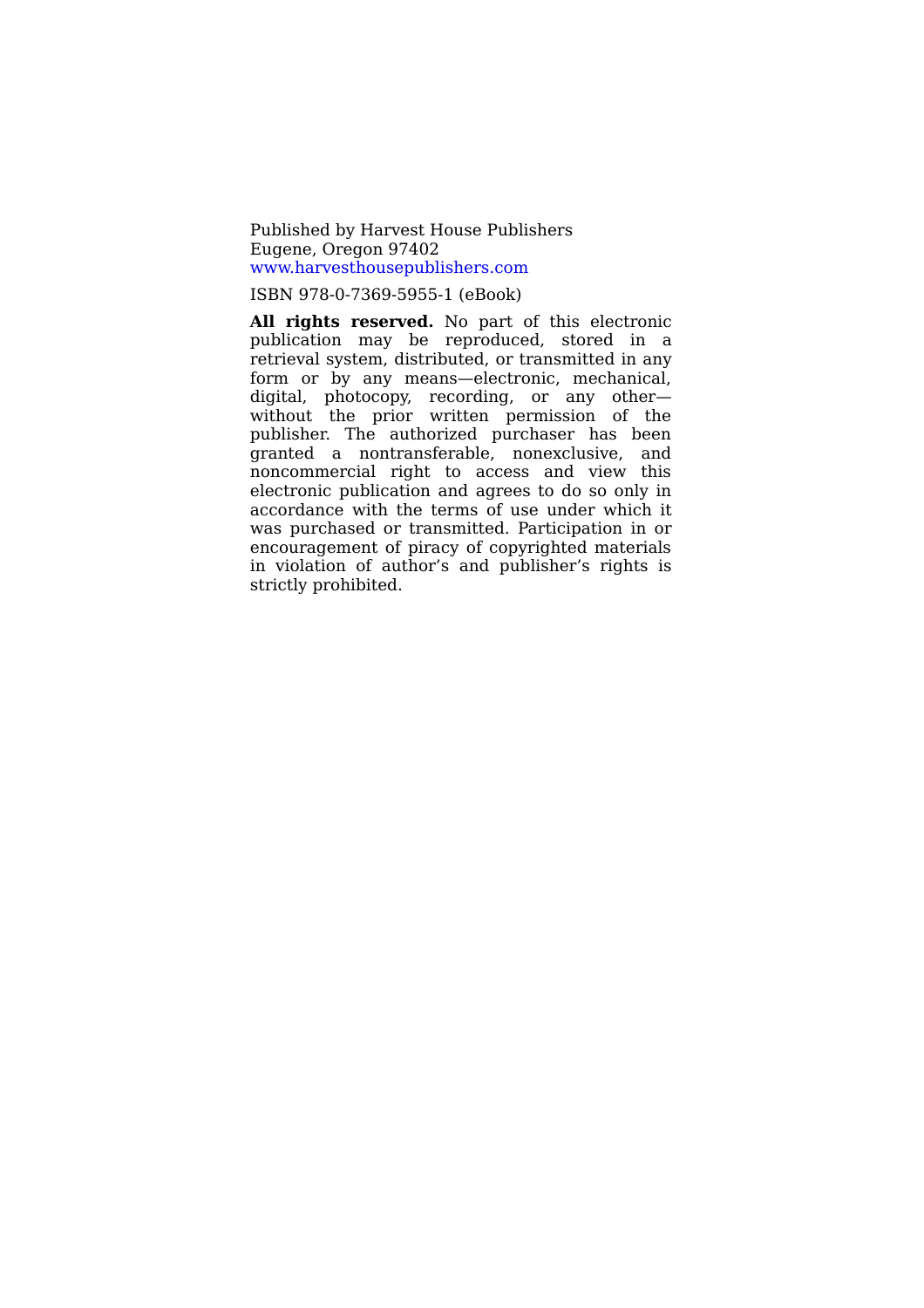# Learn More About Prayer Warrior



*The 7-Day Prayer Warrior Experience* was developed using excerpts from *Prayer Warrior*, the brand-new book by Stormie Omartian.

To learn more about *Prayer Warrior*, visit: **http://harvesthousepublishers.com/book/praye r-warrior-2013/**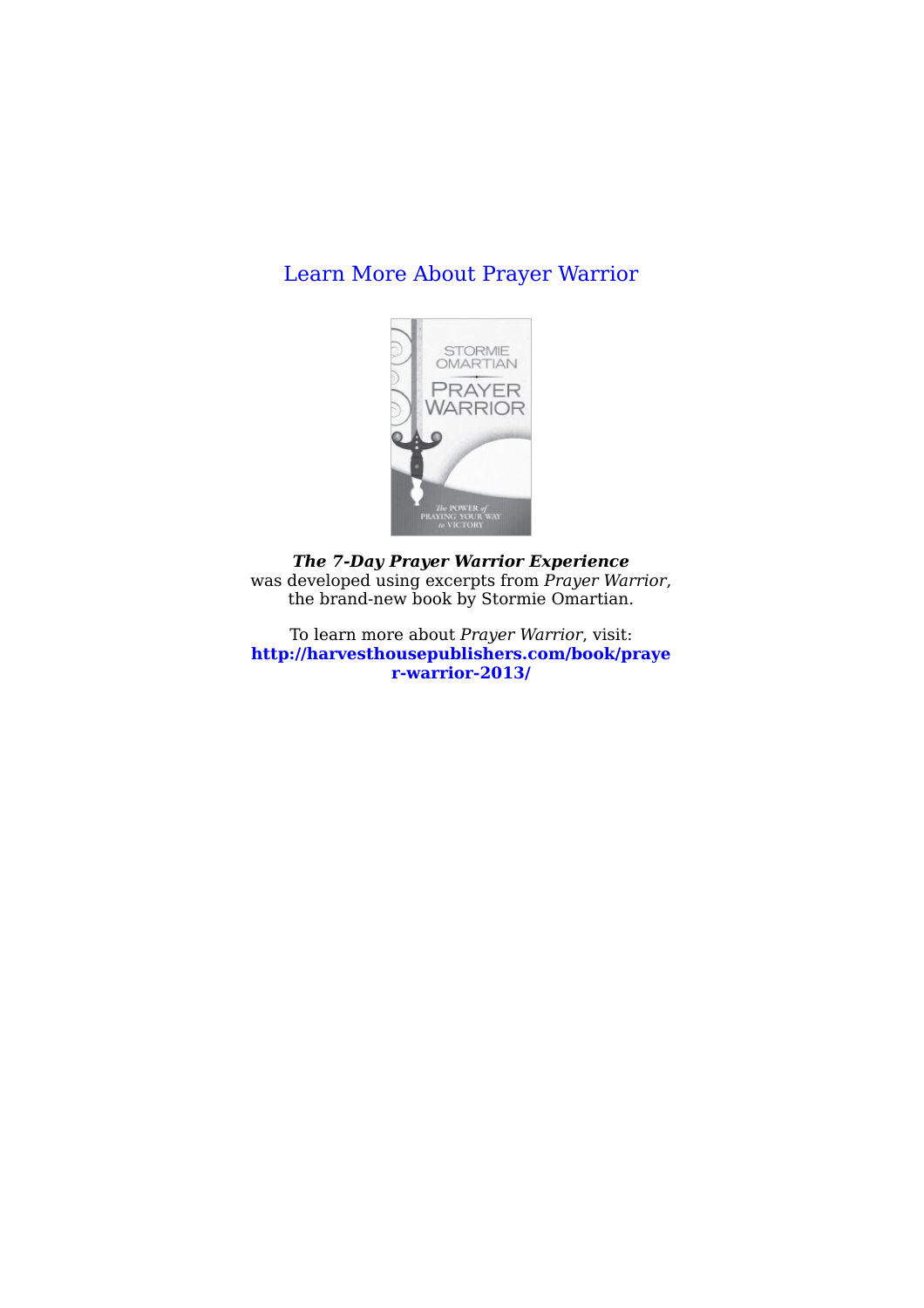# Contents

Books in the Prayer Warrior Collection

Learn More About Prayer Warrior

The 7-Day Prayer Warrior Experience

Day 1: Put on the Whole Armor

Day 2: Gird Your Waist with the Truth

Day 3: Put On the Breastplate of Righteousness

Day 4: Shoe Your Feet with the Preparation of the Gospel of Peace

Day 5: Take the Shield of Faith

Day 6: Take the Helmet of Salvation

Day 7: Take the Sword of the Spirit, Which Is the Word of God

In Closing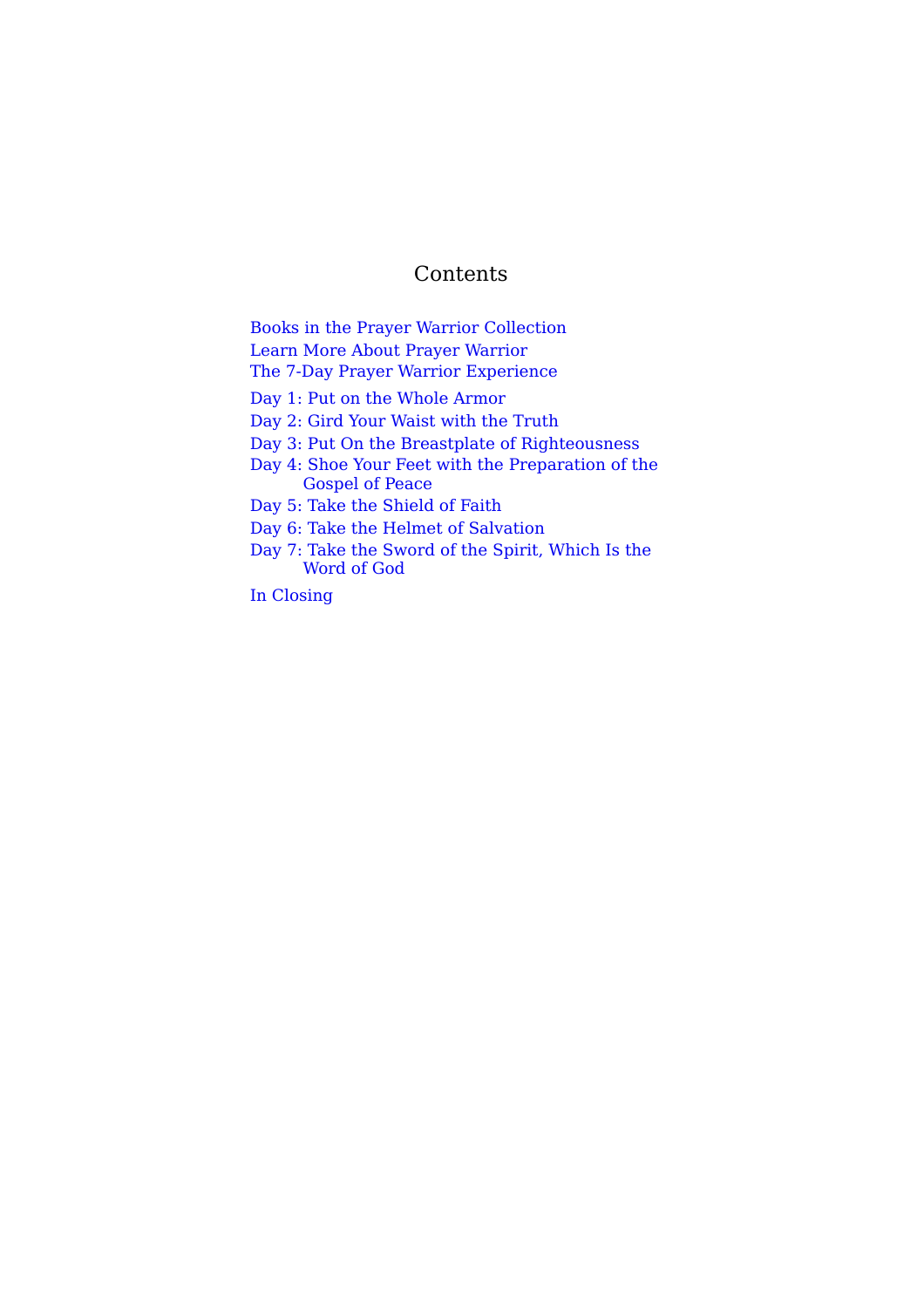# The 7-Day

PRAYER WARRIOR EXPERIENCE

Thank you for joining me on this *7-Day Prayer Warrior Experience*! We're going to take the next seven days to "put on the whole armor of God, that you may be able to stand against the wiles of the devil" (Ephesians 6:11). Through this week we'll take a look at the pieces of armor, what they mean, and how they help us as prayer warriors in our spiritual battle.

May God bless you as you read. Remember, the battle is already won!

Stormie

*You are of God, little children, and have overcome them, because He who is in you is greater than he who is in the world.* 1 JOHN 4:4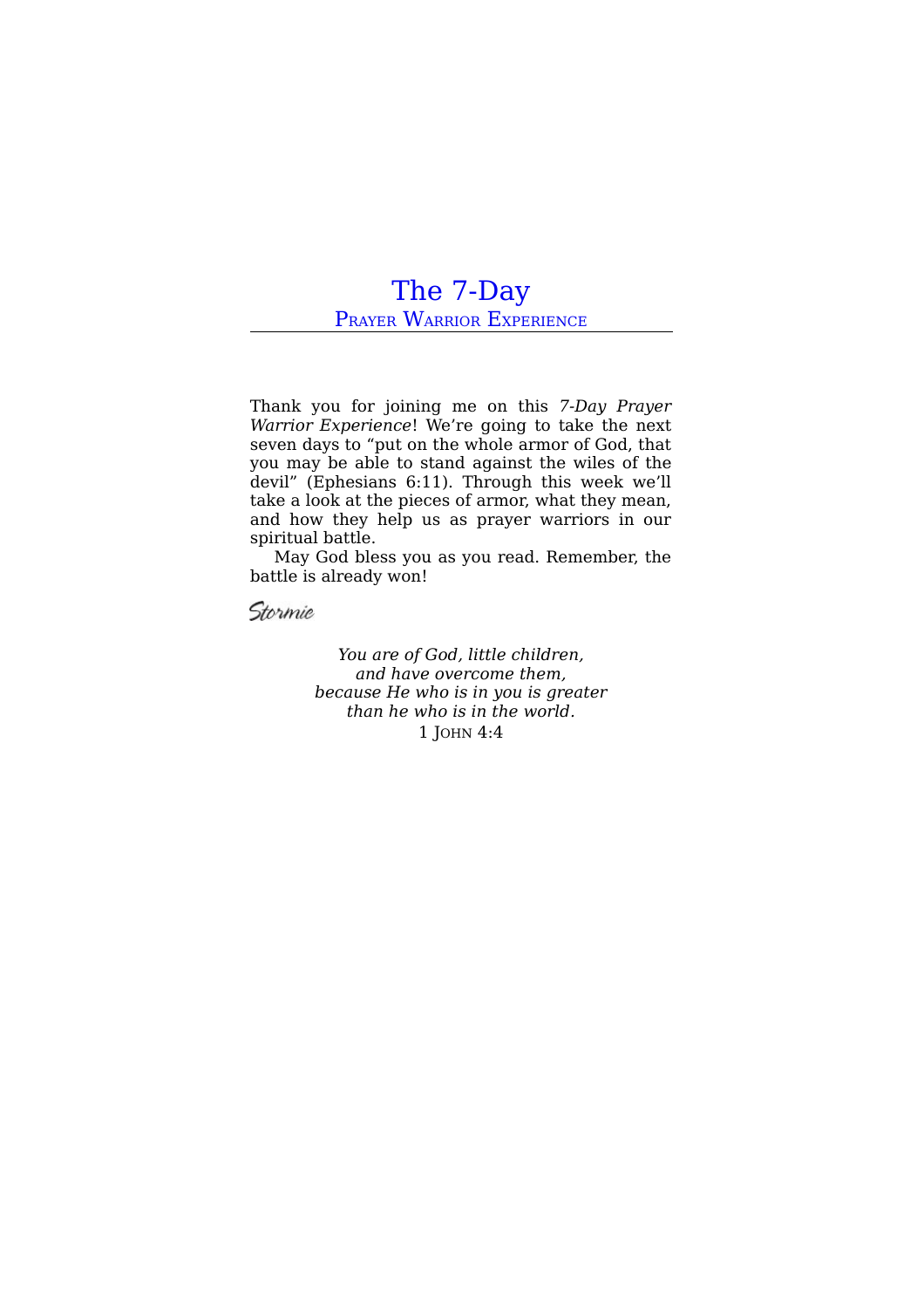### DAY<sub>1</sub>

# **Put on the** *Whole* **Armor**

(Ephesians 6:11) Before each specific assignment Navy SEALs are given, they thoroughly assess their equipment. Each item they have with them is chosen for a specific reason—to protect themselves, fight the enemy, win the battle, survive, and return safely. Every aspect of their equipment is of the best quality and must be in perfect working order or condition. Because all of this has to be carried with them on their body, they assemble their camouflage uniform with precision and great thought. They know they can't go into battle safely or effectively if they are missing something important or carrying extra baggage. Everything they take with them is designed to facilitate and anticipate their every need. By the time they are on a mission they are more than ready.

As prayer warriors we must do the same. God doesn't want us carrying anything that is unnecessary because it will weigh us down and hinder what He has called us to do. And we must not go to battle without the things we need in order to win. Our battle is spiritual, and what we accomplish in the spirit realm is as important as what the highly trained, prepared, and equipped soldier does in the physical. We must know our weapons and be highly skilled in using them. But first we must put on the armor God has given us in order to stand strong against the enemy.

The apostle Paul said, "Be strong in the Lord and in the power of His might. *Put on the whole armor of God, that you may be able to stand against the wiles of the devil*" (Ephesians 6:10-11). He didn't say, "If you are smart you might take up the *whole* armor." Or, "If you feel like it and have the time, take up the armor." Or, "Try to take up the armor at least once or twice a year." God's Word says, "Take up the whole armor of God" (Ephesians 6:13). This is not suggested; it is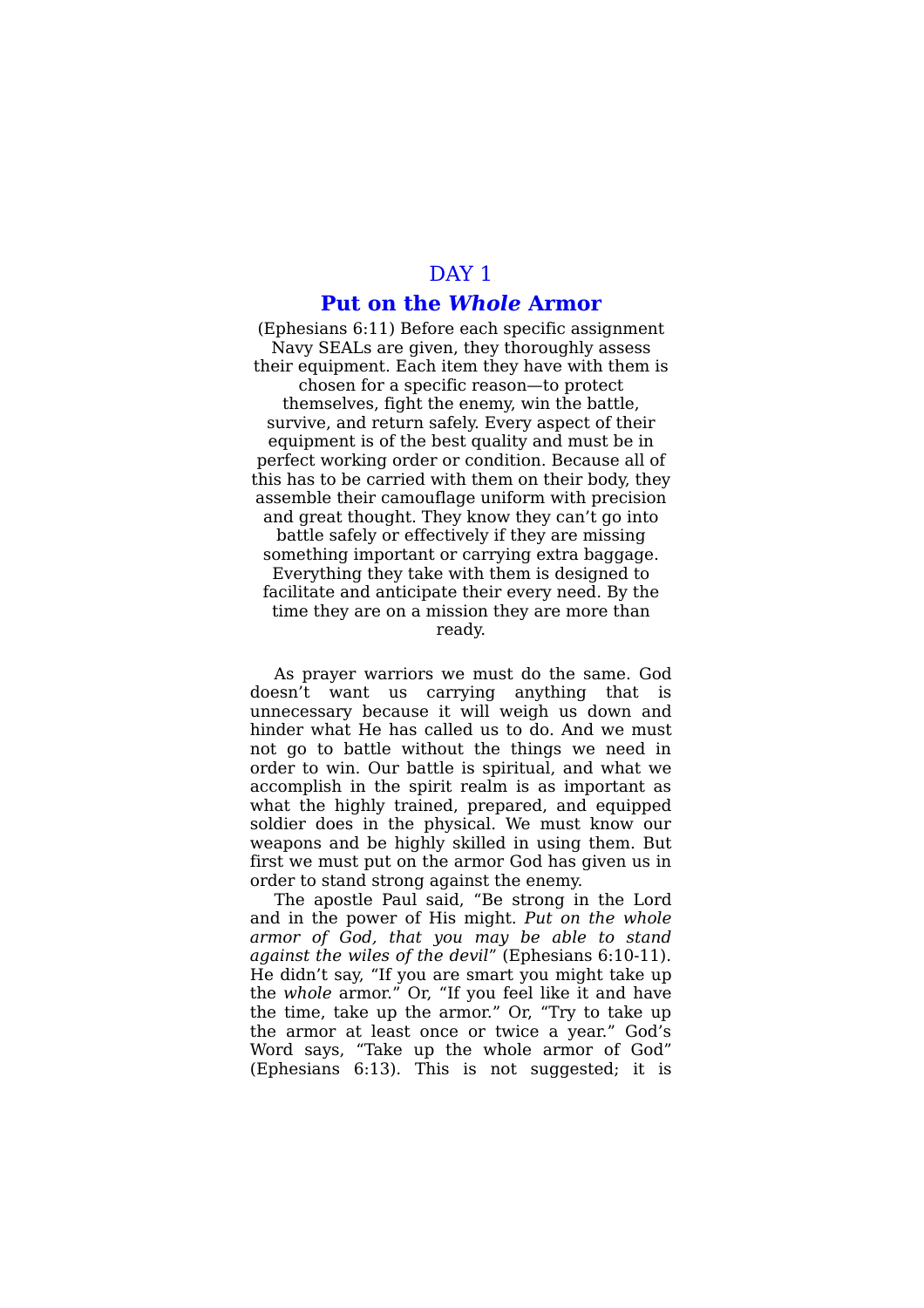*commanded*.

*The Bible would not have told us to take up the whole armor of God in order to withstand evil if evil could have been withstood without doing that.*

To "stand against" literally means to stand in front of and in opposition to the forces and plans of evil. It means to be the one standing after the battle. It also means to stand in preparation for the *next* battle. Standing against the wiles of the devil certainly doesn't mean do nothing. If we are to do nothing until He comes, why do we need to wrestle against the enemy? "We do not wrestle against flesh and blood, but against principalities, against powers, against the rulers of the darkness of this age, against spiritual hosts of wickedness in the heavenly places" (Ephesians 6:12). Why does Jesus give us spiritual weapons to withstand evil forces if He doesn't want us to use them?

*The reason we must put on the whole armor of God is to withstand evil. We don't war against people, but against a spiritual hierarchy of invisible power.*

The forces of evil are invisible powers with a structure and specific levels of authority. We are not only to use our armor to protect and defend ourselves from them—as important as that is—but also to go on the offensive against them as well. When we do that, we close doors to the enemy and open doors to the will of God to be done on earth. We advance God's kingdom.

Every soldier knows exactly when the time is right to put on his protective battle gear. Prayer warriors need to put on the armor of God every day because the war is always going on. New battles continually need to be fought so that evil will be driven back, the kingdom of God advanced, and the will of God be done. Our spiritual armor not only protects us from the enemy, it also gives us what we need in order to push against him.

In order to put on the armor of God, we must first identify what the armor is. Paul talked about how to identify and battle the forces of evil using the Roman soldiers as his model. They were by far the most powerful army of that time, and he relates the pieces of armor they had with what God has given us in the spirit realm. The following is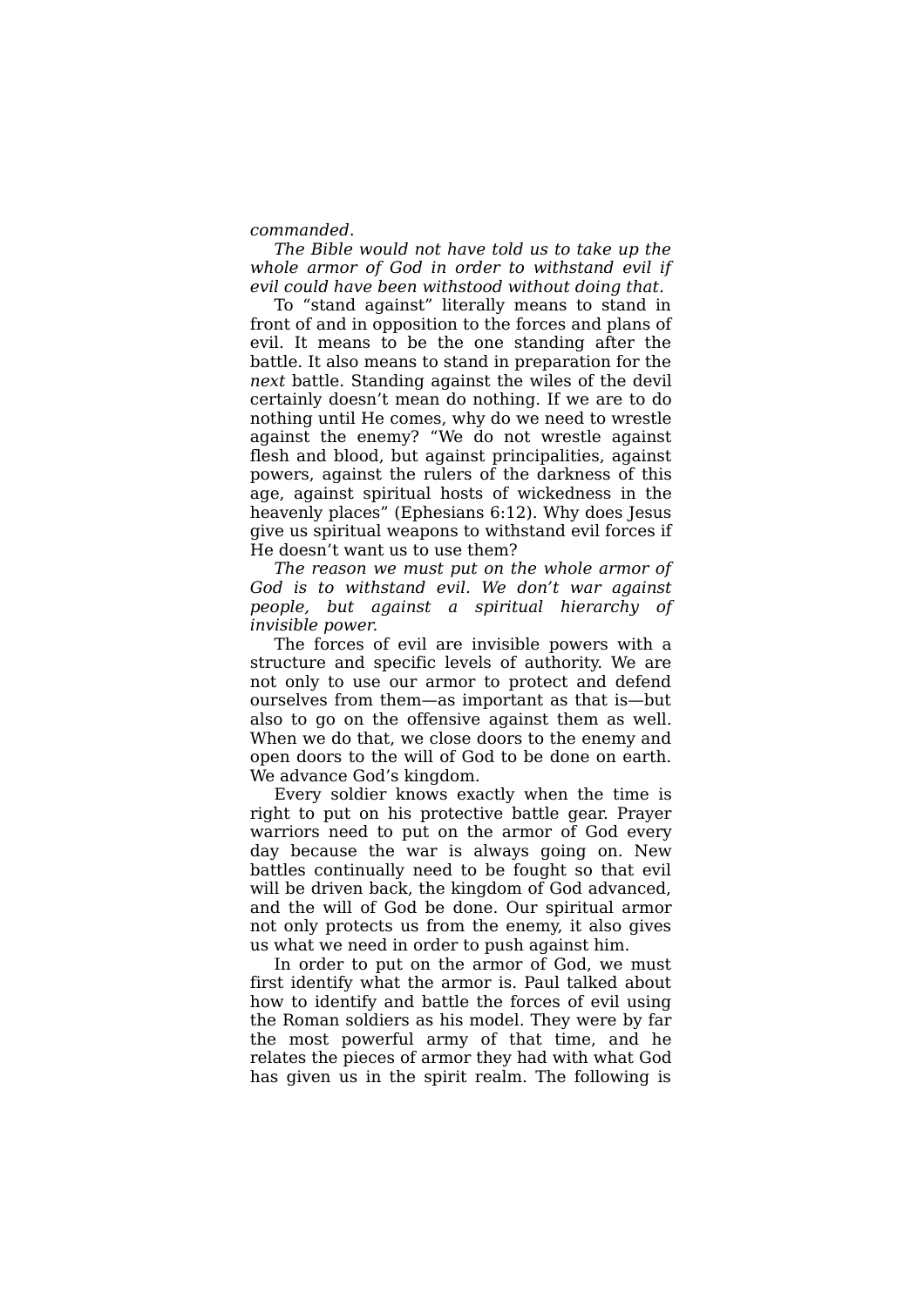what he said: • Stand therefore, having *girded your waist with truth,*

- having *put on the breastplate of righteousness*, • and having *shod your feet with the preparation of the gospel of peace*; • above all, *taking the shield of faith* with which you will be able to quench all the fiery darts of the wicked one.
- And take *the helmet of salvation*, and *the sword of the Spirit*, which is the word of God; • *praying always with all prayer* and supplication in the Spirit, • *being watchful* to this end with all perseverance and supplication for all the saints (Ephesians 6:14-18).

This is not hard, so don't give me that look that says, "This is sounding like too much work." You can do this! We can all do this because we stand strong in *God's* power and strength, not our own. That takes the pressure off of us trying to do it ourselves. We just have to *show up and pray*.

Some people think that because Jesus accomplished everything on the cross, *we* don't have to do anything at all. But if that's true, why did Jesus teach us to pray, "Deliver us from the evil one" (Matthew 6:13)? Why did Paul say to "pray without ceasing" (1 Thessalonians 5:17)? Yes, the *victory* over evil was accomplished on the cross, *but the enemy is still here*. He is a defeated enemy, but he is still waging the war. We don't want him winning any battles on our watch, especially as long as we can be part of the force God has called to stop him. We must have the whole armor of God protecting us at all times so we can stand successfully against the enemy's plans for not only our life, but also the lives of others.

When you get up every day, put on your protective armor. Don't leave your day to chance. Take possession of it and surrender it to the Lord. Don't let it get out of control and give the enemy an invitation to have input. You need this armor to stop any onslaught of the enemy's destructive arrows into your life and the lives of those you care about—both now and in the future.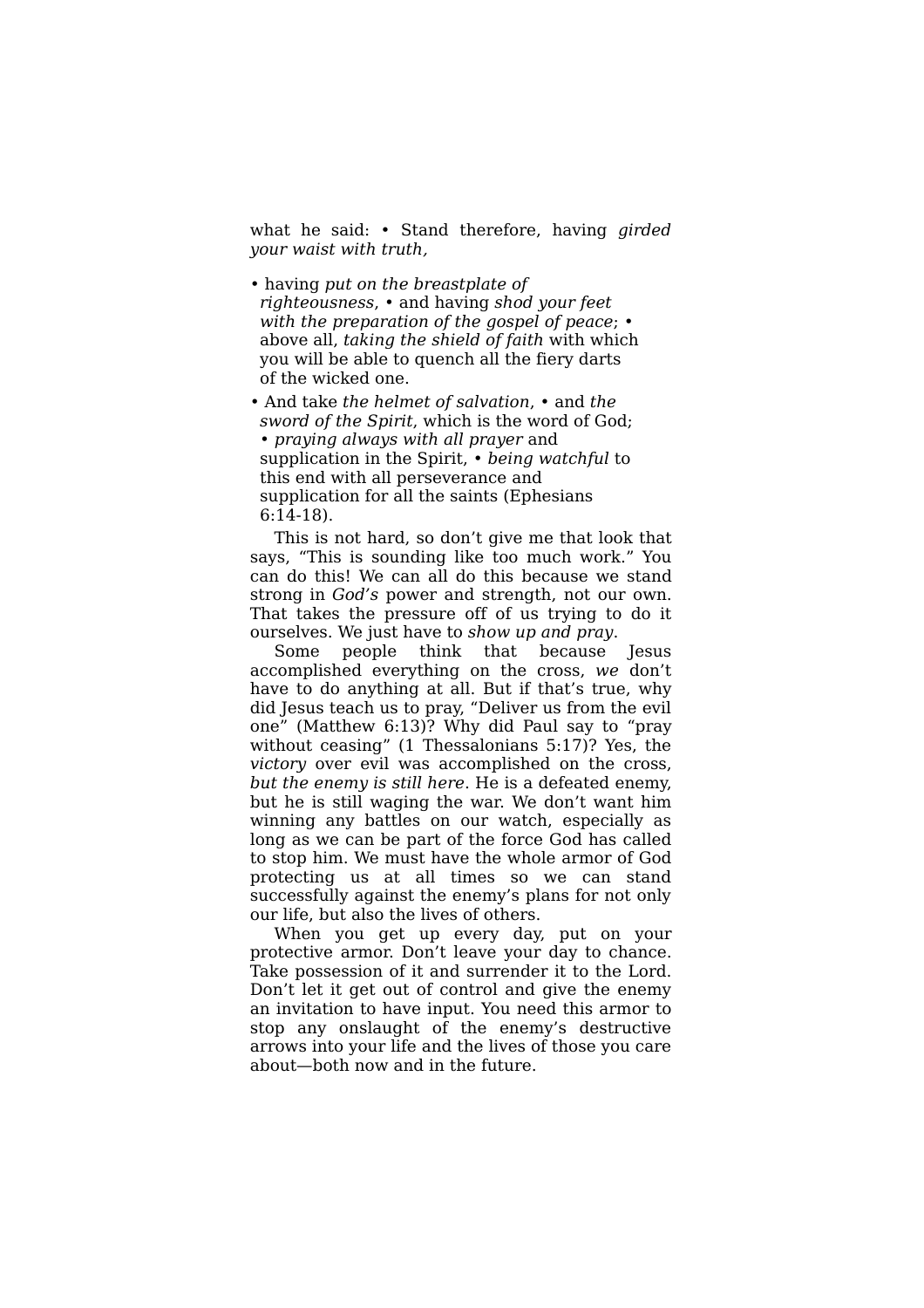### **PRAYER**

Lord, help me to put on the *full* spiritual armor You have provided for me so that I can "stand against the wiles of the devil" every day.

In Jesus' name I pray.

### **GO DEEPER**

- According to Ephesians 6:10-11, why must we put on the whole armor of God?
- Read Ephesians 6:12. What do we struggle against? What do we *not* struggle against?

### **Get Connected**

Do you need prayer? Would you like to begin praying for others who need it? We have an online community of warriors lifting each other up in prayer around the globe and around the clock.

Join us by visiting: http://stormieomartian.com/prayforothers.html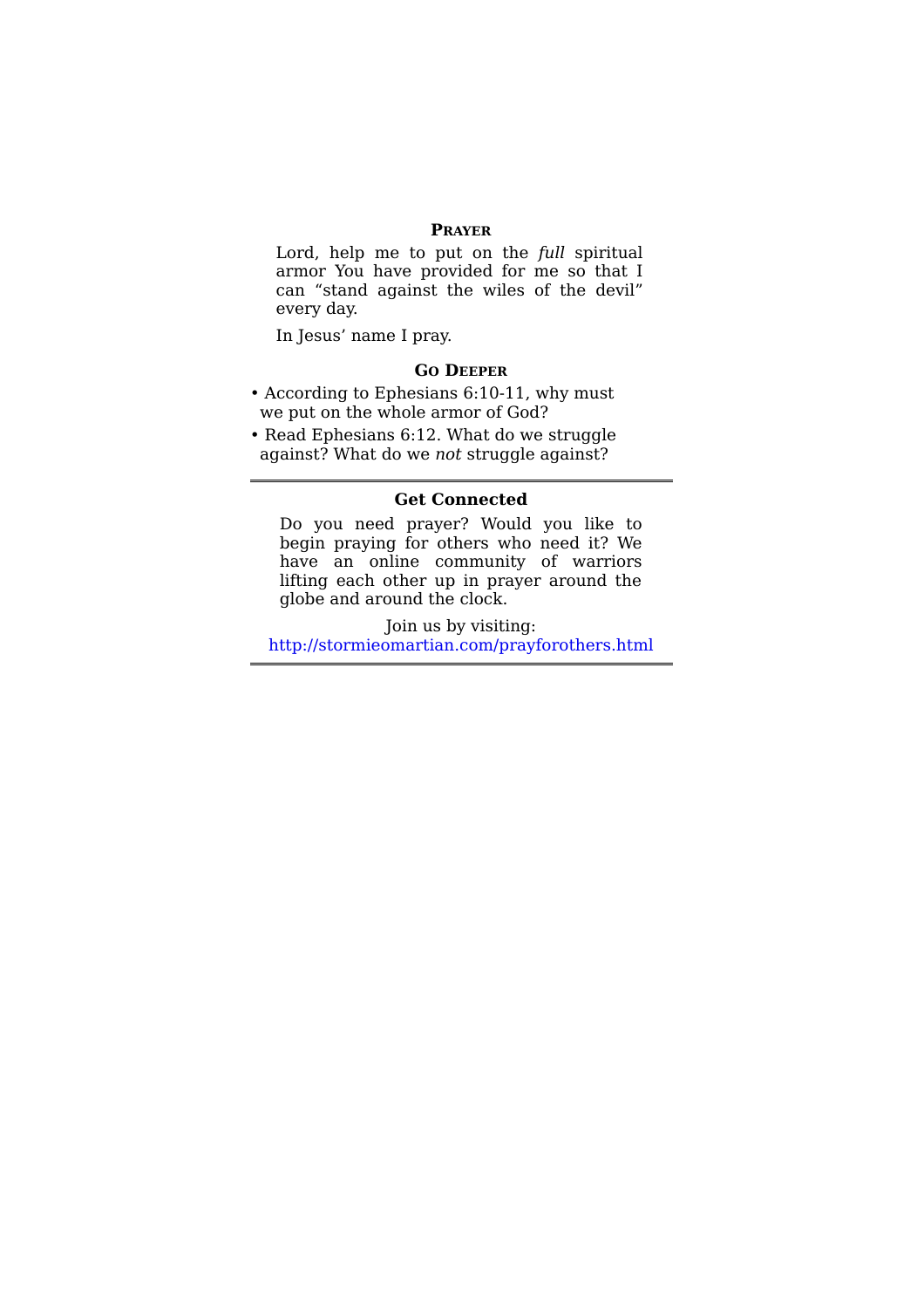# DAY<sub>2</sub>

# **Gird Your Waist with the Truth**

(Ephesians 6:14) Roman soldiers girded their waist with something similar to what a weight lifter wears to give him strength and support so he won't hurt the core of his body. It enabled the soldiers to stand stronger against their enemy.

We, too, need that kind of support to give us strength in our spiritual core. That means we must tightly surround ourselves with truth and not allow for anything other than the truth to enter into our thinking or situation. It means asking God to keep us undeceived so that we never allow deception to take root. Knowing the truth liberates us from all possibility of deception and illuminates any darkness in our life.

This doesn't mean just know *about* the truth. It means know it so that it becomes part of you and you live it. And it is not just *any* truth that sets you free. It is *God's* truth. Jesus said, "If you abide in My word, you are My disciples indeed. And *you shall know the truth, and the truth shall make you free*" (John 8:31-32). When we wrap God's truth around us, it protects us by strengthening our core being.

The enemy uses lies to confuse people and fill them with anxiety and fear. The apostle John said, "We know that we are of God, and the whole world lies under the sway of the wicked one" (1 John 5:19). The enemy's lies completely mess up our thinking and weaken us if we believe them. Every day we must combat his lies with God's truth.

#### **PRAYER**

Lord, show me how to gird up the core of my being with Your truth so that I don't fall into deception of any kind. Teach me to not only *know* Your truth, but to *live* in it.

In Jesus' name I pray.

#### **GO DEEPER**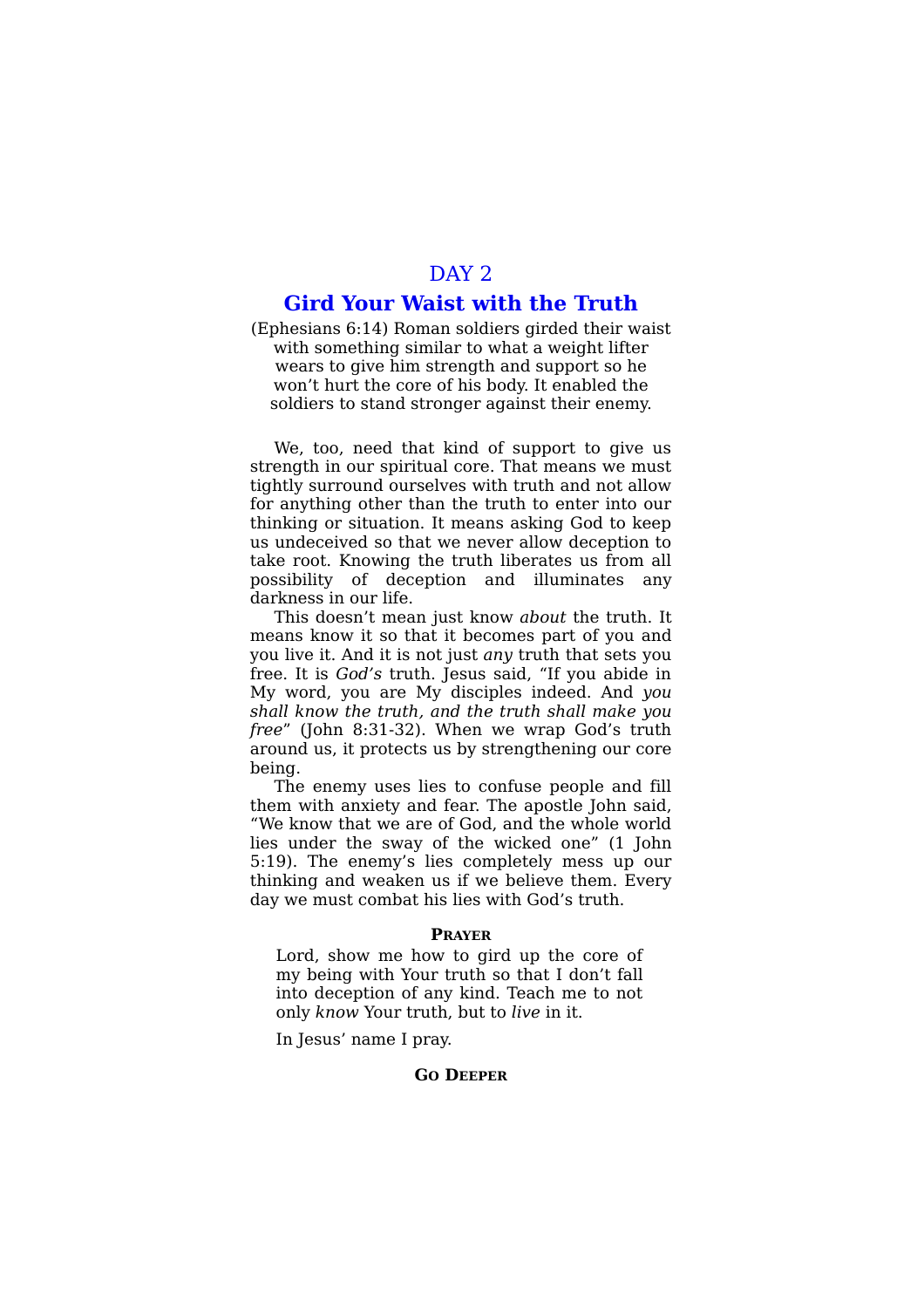- Read John 8:31-32. How do we become disciples of Jesus? What makes us free?
- According to Colossians 2:15, what did Jesus do with regard to evil?
- Grab a notepad and write out a prayer asking God to help you live only in His truth and never accept lies for truth.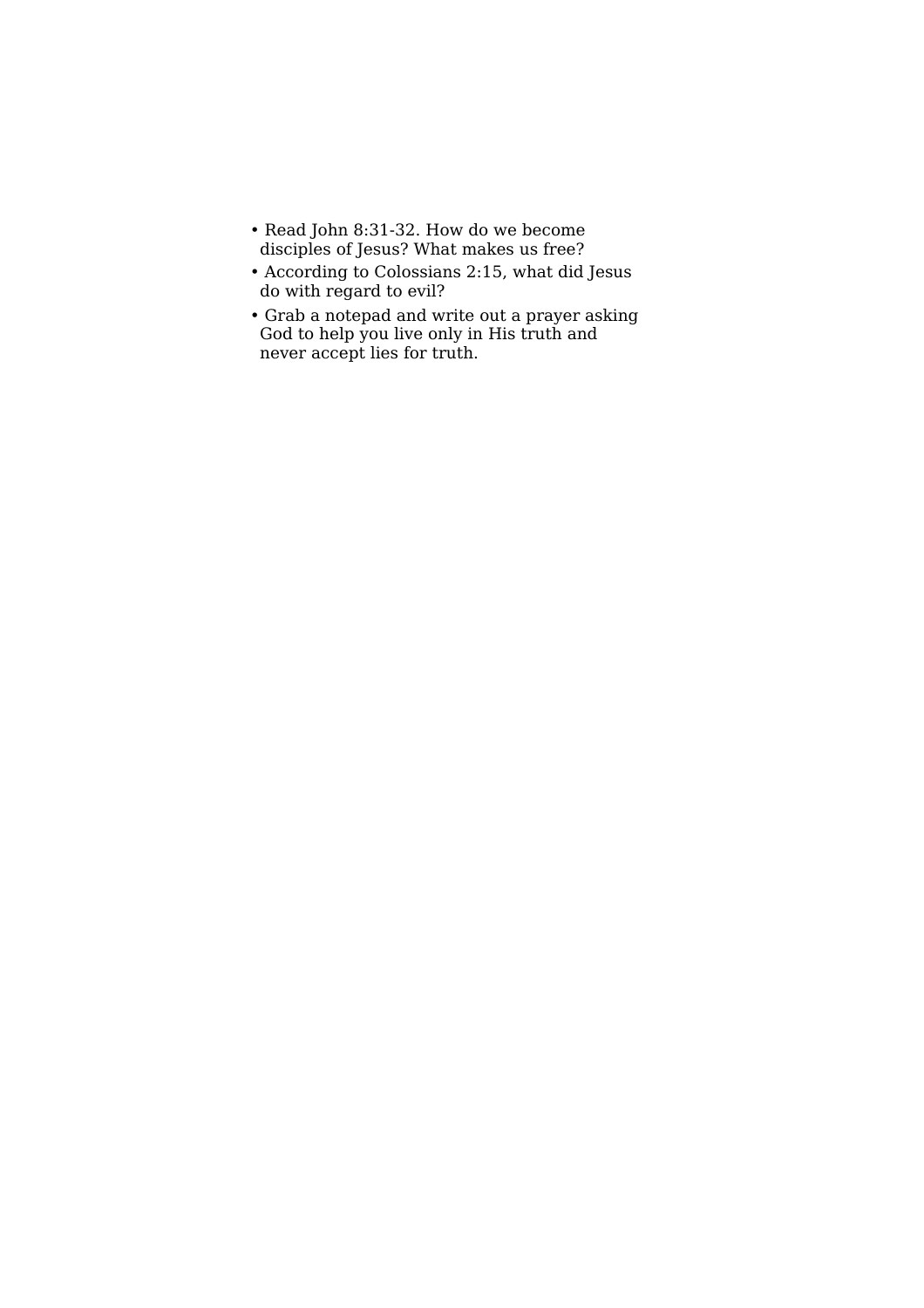### DAY 3

# **Put On the Breastplate of Righteousness**

(Ephesians 6:14) A Roman soldier's metal breastplate covered his chest and kept him from being fatally wounded in the heart. Jesus' perfect righteousness is what covers *our* heart, and that is what God sees when He looks at us. But we still have to put on righteousness like a soldier puts on a bulletproof vest. That means we must choose to

live God's way. We cannot be protected if we deliberately walk outside the ways and will of God.

Our decision every day must be to live a righteous life—not in our own strength, but by the enablement of the Holy Spirit in us. We must acknowledge that we depend on God and choose to live our life for *Him*. Even though we *are* a new creation, we still must decide to *live* like we are. When we make that choice every day to live in a righteous manner, our life is covered and our heart is protected.

How many attacks of the enemy on people's lives could have been avoided if only they had decided that morning to live God's way? With each step we take apart from God's ways, the stronghold of the enemy becomes more entrenched.

Our breastplate of righteousness is the righteousness of Jesus *in* us. It protects our heart from any mortal wounds and assures us that the enemy can never destroy us because of sin. For example, harboring anger is a sin. The Bible says, "'Be angry, and do not sin': do not let the sun go down on your wrath, *nor give place to the devil"* (Ephesians 4:26-27). But we can get straight with God at any time by confessing and repenting of our sins. Don't let the enemy have any ground upon which he can accuse you. Every day say, "Lord, show me anything in me that is not right in Your eyes so I can confess it before You, because I choose to live *Your* way."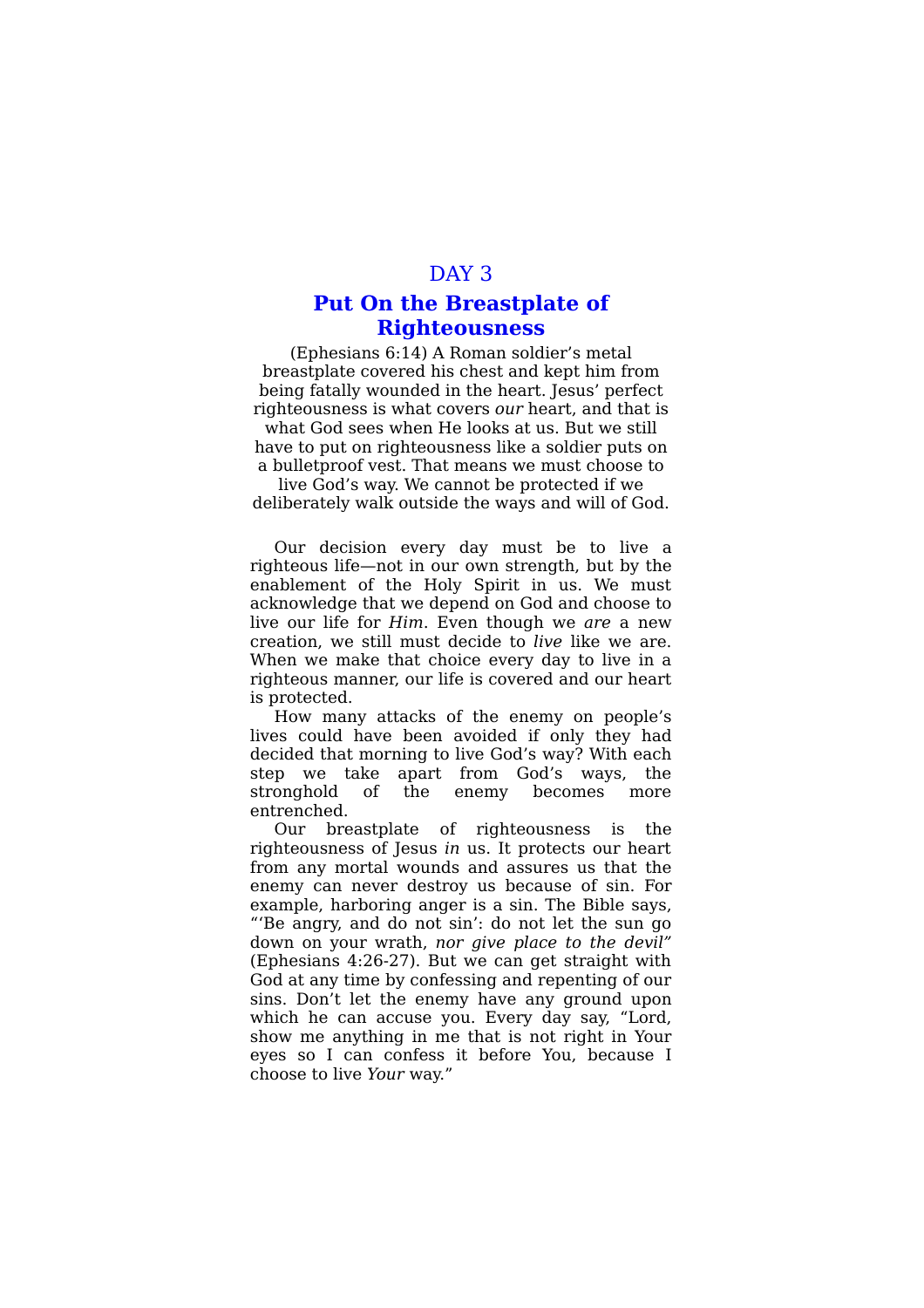### **PRAYER**

Lord, help me to put on the breastplate of righteousness that protects me from the enemy's attacks. I know it is Your righteousness *in* me that protects me, but I also know I must not neglect to put on Your righteousness like a bulletproof vest by doing what is right in Your eyes. Reveal to me thoughts, attitudes, and habits of my heart that are not pleasing to You. Show me what I have done, or am *about* to do, that does not glorify You. I want to see anything in me that violates Your high standards for my life so I can confess it, turn away from it, and be cleansed from all unrighteousness.

In Jesus' name I pray.

### **GO DEEPER**

- According to Romans 6:13, how are we to present ourselves to God?
- Read Romans 14:17. How do we live in the kingdom of God?
- Read Isaiah 61:10. Why should we praise God?

### **Get Connected**

I want to connect with you! Join me on Facebook to receive encouraging Bible verses, thought-provoking messages, heartfelt prayers, and the support of thousands of other prayer warriors like you!

Visit: http://www.Facebook.com/StormieOmartian **Official**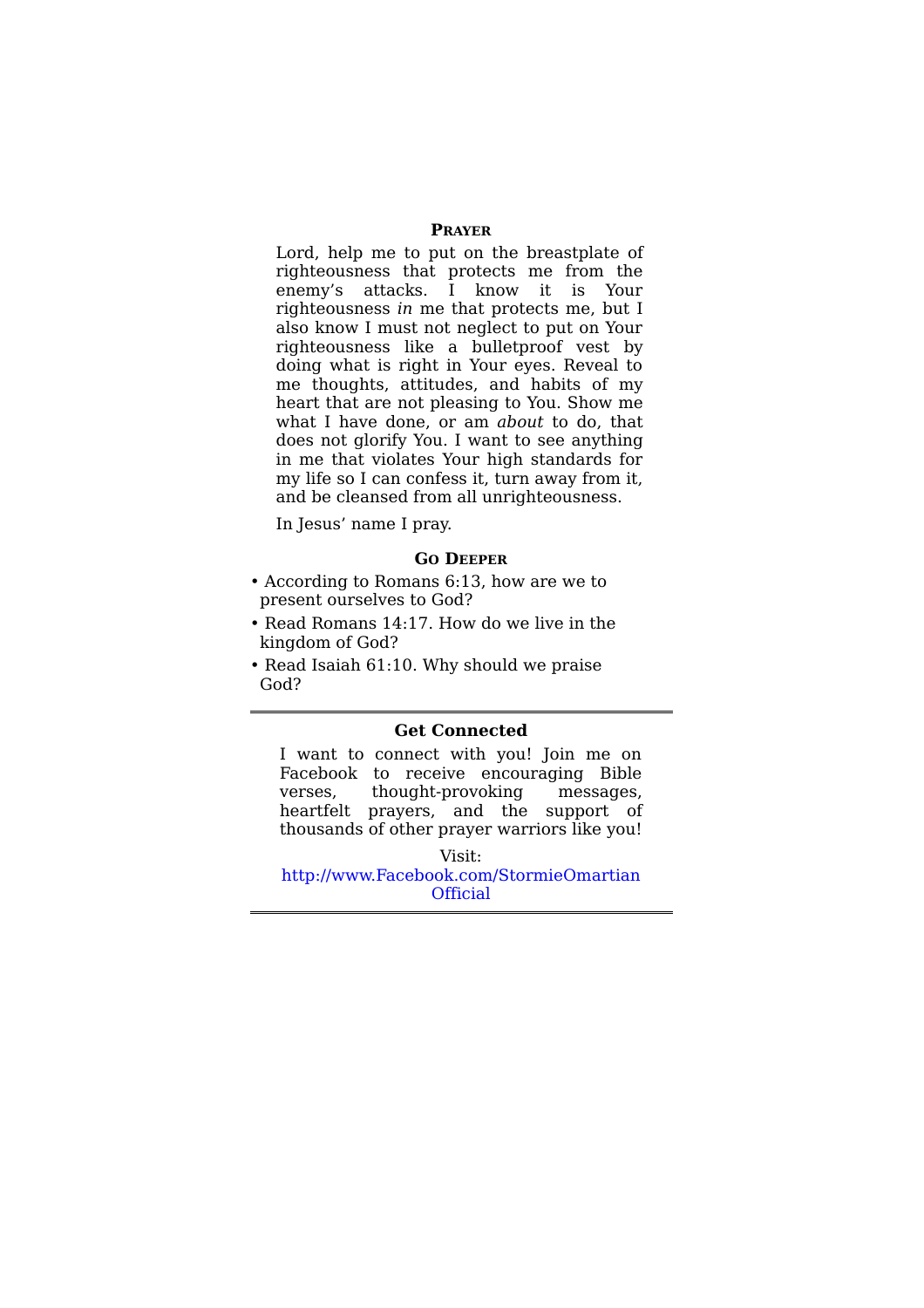# DAY 4

# **Shoe Your Feet with the Preparation of the Gospel of Peace**

(Ephesians 6:15)

Every soldier learns to protect his feet. They have special shoes or boots for that purpose. Roman soldiers had strong military shoes studded on the bottom of the soles in a way similar to cleats. Properly shod feet can stand strong against the enemy and keep from slipping. As a prayer warrior, we need to have the foundation we walk in to be solid and protective. The good news is Jesus already prepared that for us. Having peace *with* God and peace *in* God is an unshakable foundation from which we can defend ourselves and stay standing strong.

The word "preparation" means that the gospel of peace has already been accomplished. That is, it is already prepared for you. You just have to walk in it. God has peace for us that is beyond our comprehension. It is not that we can't imagine having peace; it's just that we can't imagine having that kind of peace in the midst of the things we experience here on earth.

The enemy wants to steal our peace and keep us stirred up, anxious, fearful, upset, and always in a stance of waiting for something terrible to happen at any minute. The enemy wants us unable to forget the terrible things that occurred in the past and instead remember them as though they happened yesterday. God has healing for upsetting memories. It's not that He gives us amnesia. We still remember that it happened, but not incessantly and not with the same pain and torture.

*Peace is more than just having a good night's sleep—although many people would think even that to be a miracle—but it is peace in every part of your being all the time. It is a place you live because of the One who lives in you.*

Jesus made it possible for us to have the peace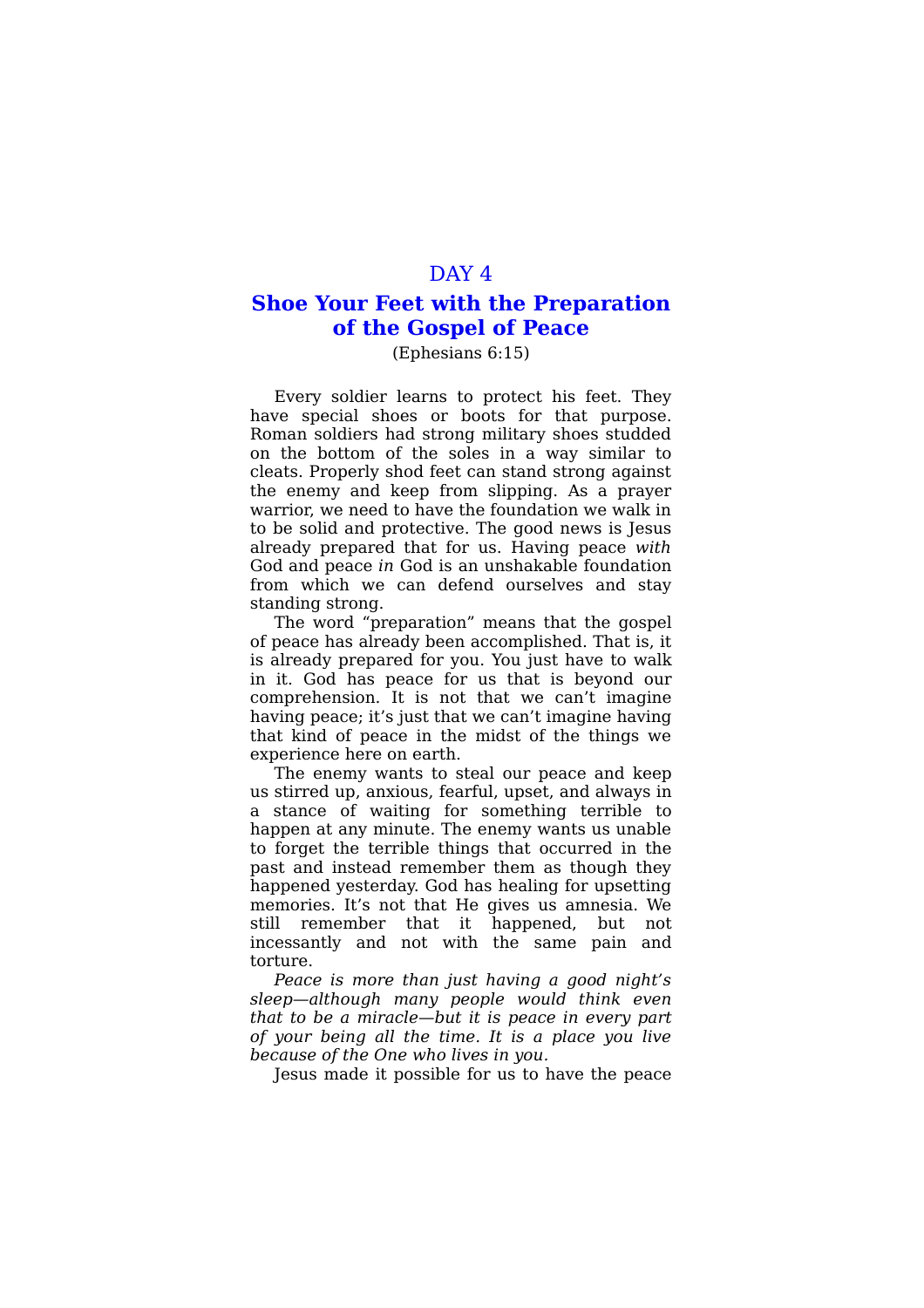that passes all understanding—the kind that carries us, stabilizes us, grounds us, and keeps us from slipping.

### **PRAYER**

Thank You, Jesus, that I have peace beyond comprehension because of what You accomplished on the cross for me. Help me to stand secure with my feet protected by the good news that You have already prepared and secured for me. Because I have peace *with* You and *from* You, I am able to not only stand strong but to walk forward against the enemy and take back territory he has stolen from us all.

In Jesus' name I pray.

### **GO DEEPER**

- According to Philippians 4:7, what does the peace of God do for you?
- Read Colossians 3:15. What are we to do and why?
- Take your notepad and write out a prayer asking God to help you stand secure in all Jesus has done for you and thanking Him for His peace that is beyond comprehension.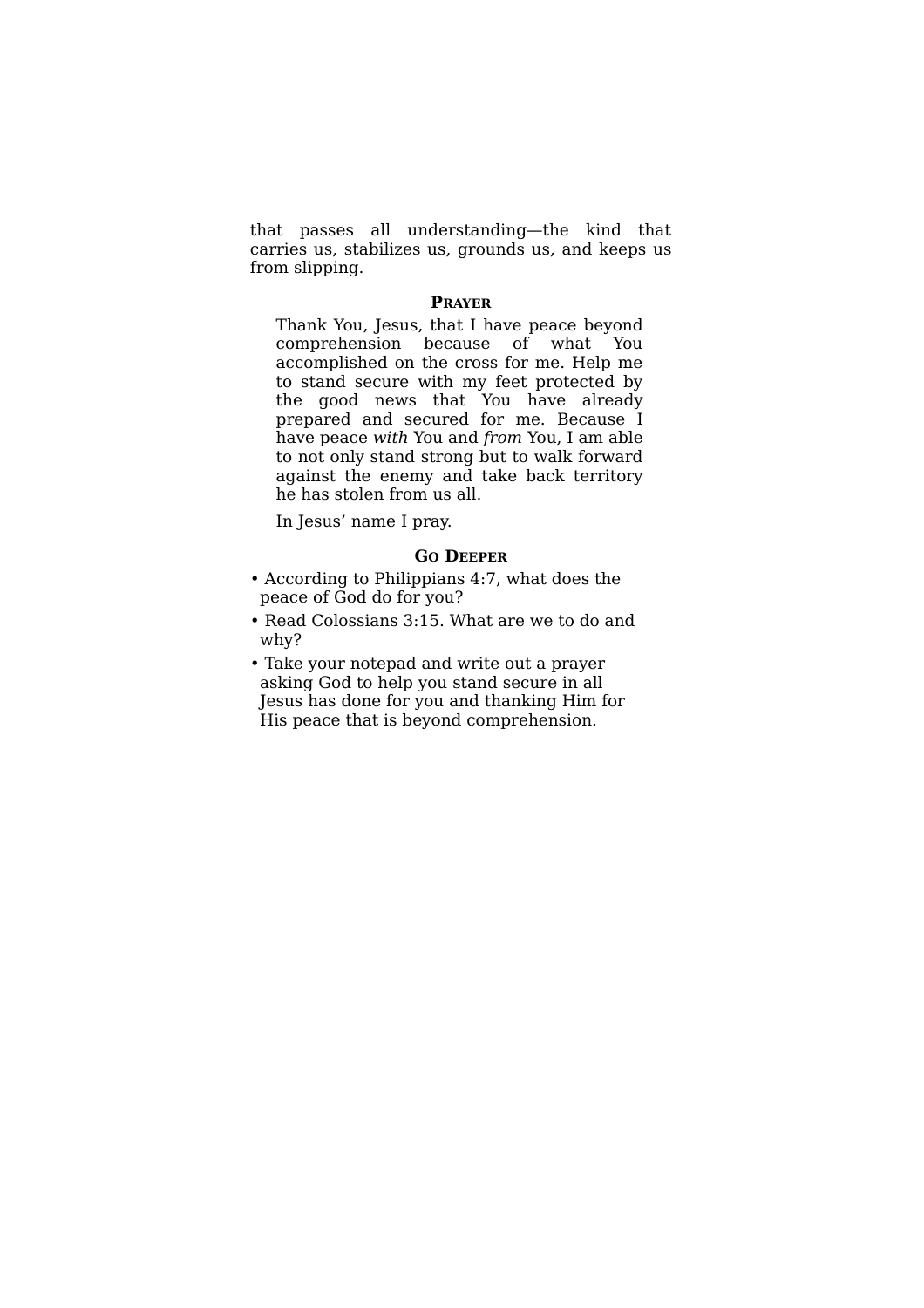# DAY 5 **Take the Shield of Faith**

(Ephesians 6:16)

Every soldier needs something to shield and protect him from the weapons of the enemy. In Roman times, the weapons were arrows and swords. The soldiers sometimes shot flaming arrows and darts over protective walls to set people and their dwelling places on fire. In the same way, the enemy shoots spiritual arrows and darts at us designed to pierce our heart with discouragement and make us fearful, anxious, uncertain, or incapacitated. The shield we have against these arrows of the enemy is our faith, and it is powerful protection from all that.

We all—even unbelievers—have faith in something or someone. We have faith that the pharmacist won't poison us when we have our prescription from the doctor filled. We have faith that we can walk into a mall and not be killed. But lately our faith seems to be waning with regard to these kinds of things. However, when we put our faith in God and His Son, we start out having small faith, but our faith *grows* stronger as we read the Word and spend time with God in prayer.

How do we know our faith is strong enough to be a protective shield from the enemy? We know because God's Word says that *it is our faith in God* and *His faithfulness to us* that becomes a shield for us. God said to Abram, "Do not be afraid, Abram. *I am your shield,* your exceedingly great reward" (Genesis 15:1). When we put our faith in God and His Word, He is our shield and defense. Now *that* is something we can have faith in.

Even if our faith is shaky one day—it happens to all of us until we learn to have faith no matter what we see happening around us—we can still depend on the faithfulness of God to cover us and increase our faith as we hide ourselves in Him. So when you feel the enemy trying to tempt you in your weakest area, increase your faith by saying, "No temptation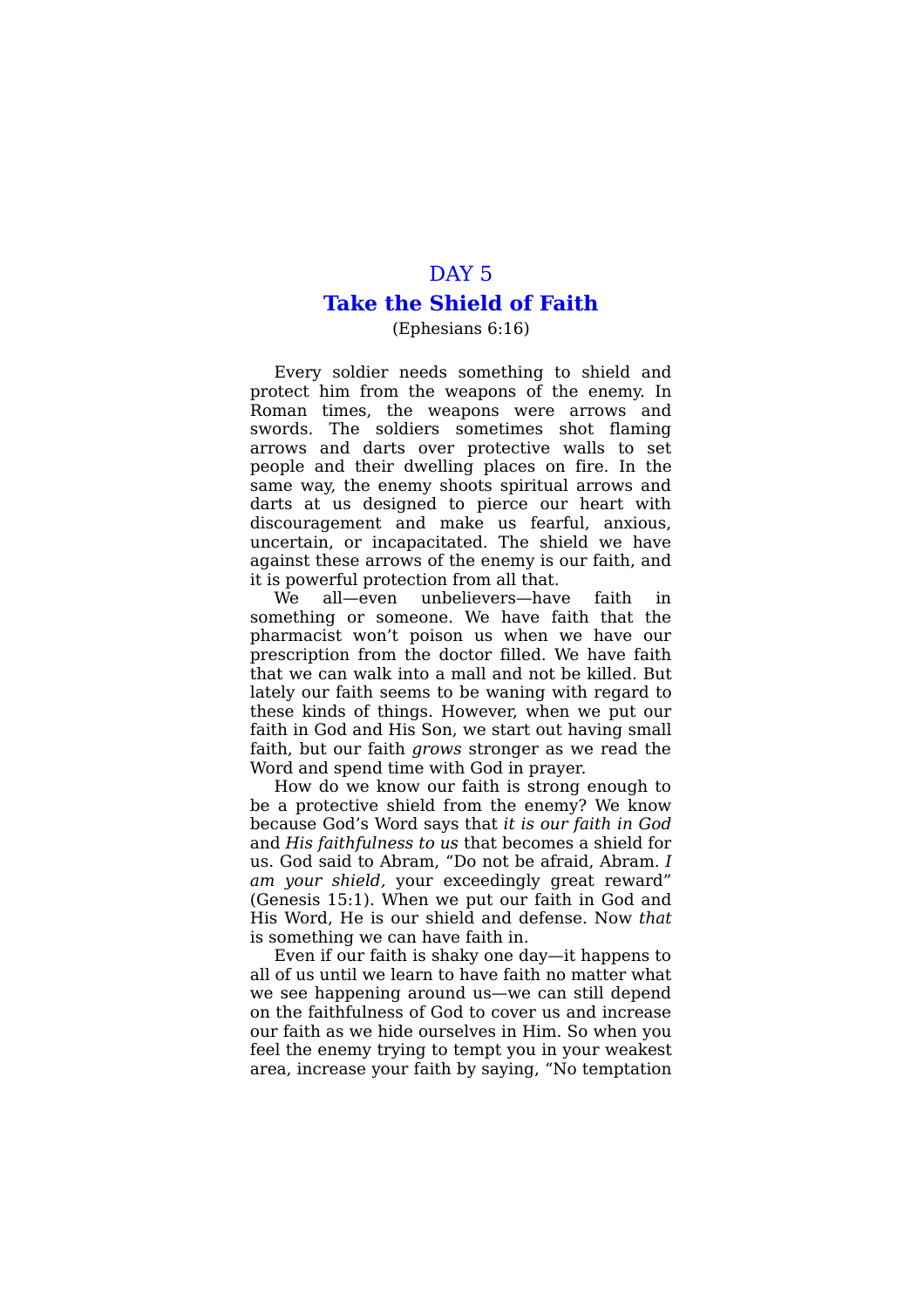has overtaken you except such as is common to man; but *God is faithful*, who will not allow you to be tempted beyond what you are able, but with the temptation will also make the way of escape, that you may be able to bear it" (1 Corinthians 10:13).

When the enemy comes to test your allegiance to the Lord, focus on God, His Word, and His faithfulness to do what He says. Say, "The LORD God is a sun and shield; the LORD will give grace and glory; *no good thing will he withhold from those who walk uprightly*" (Psalm 84:11).

Faith dissolves fear and makes us courageous. Jesus said to the ruler of the synagogue, "Do not be afraid; only believe" (Mark 5:36). Faith opens up unlimited possibilities. Jesus said, "*If you can believe, all things are possible to him who believes*" (Mark 9:23).

*Our faith must grow strong enough to believe for the impossible because we believe in the God of the impossible, and with Him all things are possible.*

### **PRAYER**

Lord, thank You that You have given me faith and have grown my faith in Your Word. I don't have faith in my own faith, as if I have accomplished anything myself, but I have faith in You and Your faithfulness to me, which is a shield from the enemy's arrows. Just as You were Abraham's shield and David's shield, You are mine as well. Thank You that even if my faith is shaky one day, Your faithfulness never is. "O LORD of hosts, blessed is the man who trusts in You!" (Psalm 84:12). Help me to remember Your faithfulness at all times. You, Lord, are "my strength and my shield"; my heart trusts in You "and I am helped" (Psalm 28:7). Enable me to take up the shield of faith as constant protection from the enemy. My soul waits for You, Lord, my help and my shield (Psalm 33:20).

In Jesus' name I pray.

#### **GO DEEPER**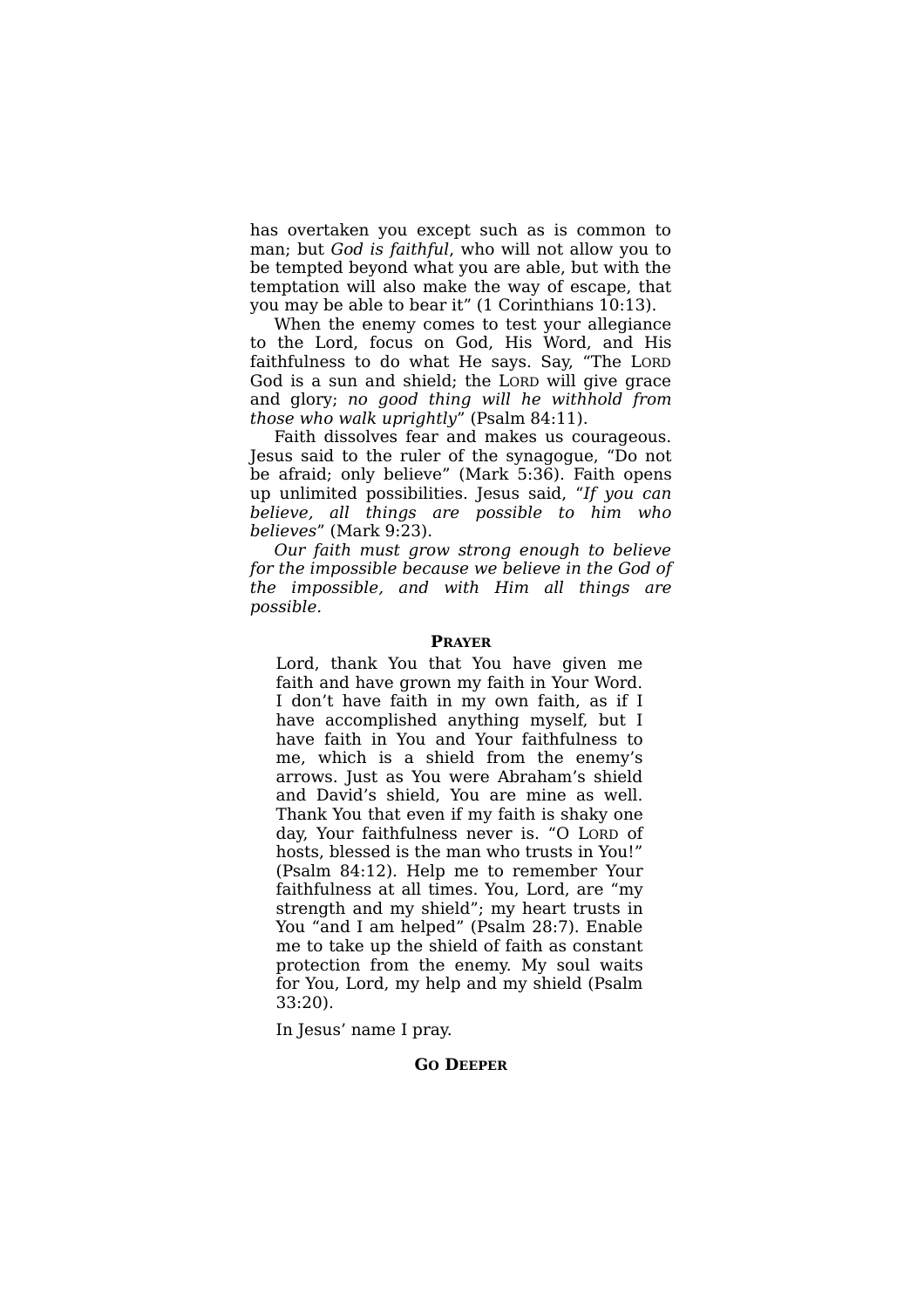- Read the following Scriptures, and in your own words write out what each one means to you regarding your faith: Genesis 15:1, Psalm 56:11, Mark 5:36, and Mark 9:23.
- Take your notepad and write out a prayer asking God to give you faith so strong it takes away fear and becomes a shield to you from the enemy.

### **Get Connected**

Join me and your fellow prayer warriors on Twitter, where we share updates and encourage each other daily:

https://twitter.com/StormieOmartian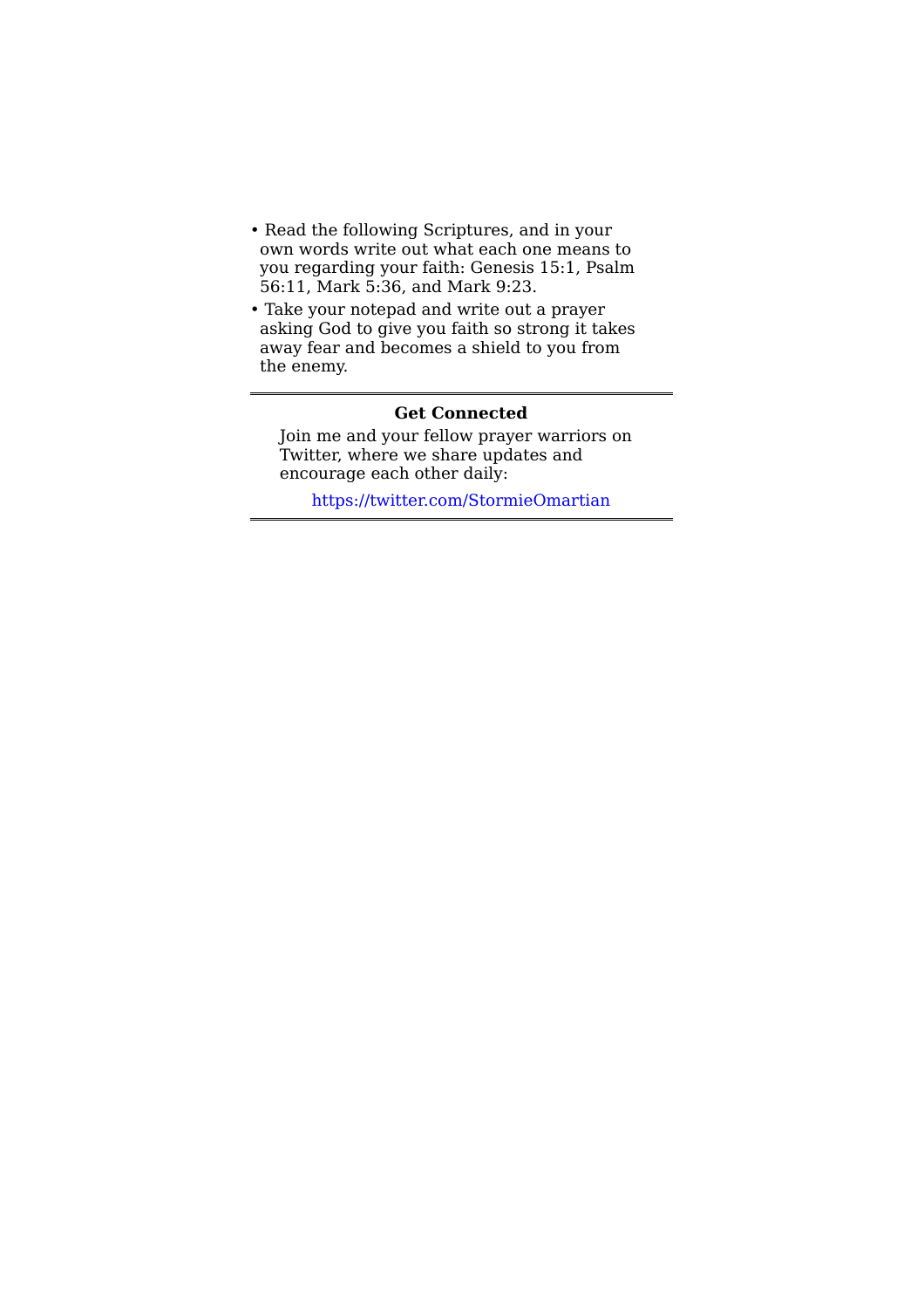# DAY<sub>6</sub>

### **Take the Helmet of Salvation**

(Ephesians 6:17)

The helmet protects a soldier's head. Our spiritual helmet protects our head as well. And what does our head most need protection from? The lies of the enemy, of course. The enemy wants to keep you from understanding—and living in—all that salvation means for you. He wants you blinded to everything Jesus died for you to have. He wants you convinced that you are worthless, rejected, weak, bad, unimportant, hopeless, and unlovable. Or if he can't get you to think that way, he tempts you to go in the opposite direction and be full of pride. Either way, you fall.

Too often, wrong thoughts about ourselves usually have a root somewhere in our childhood. Certain misguided people caused us to come to the wrong conclusions about who we are, and the enemy never ceases to reinforce those ideas. He doesn't want us to find out who we really are in the Lord and what God has for us. He wants to fill our minds with feelings of guilt, helplessness, and misery. He doesn't want us to understand all that Jesus did for us on the cross because he knows when we put on that helmet of salvation and are transformed through the renewing of our mind, we will be able to see ourselves as God sees us someone worth dying for.

God loves us, but we too often see ourselves as unloved. God sees us as chosen and accepted, but we may see ourselves as rejected. God sees us from the perspective of who He created us to be, but we too often see ourselves from our limitations instead of our possibilities. The helmet of salvation gives us a new perspective of ourselves that aligns with our heavenly Father's view of us.

My husband and I wrote a song years ago called "When I Accepted You." I wrote the lyrics about receiving the Lord before I fully realized the profound consequences of doing that. (Debby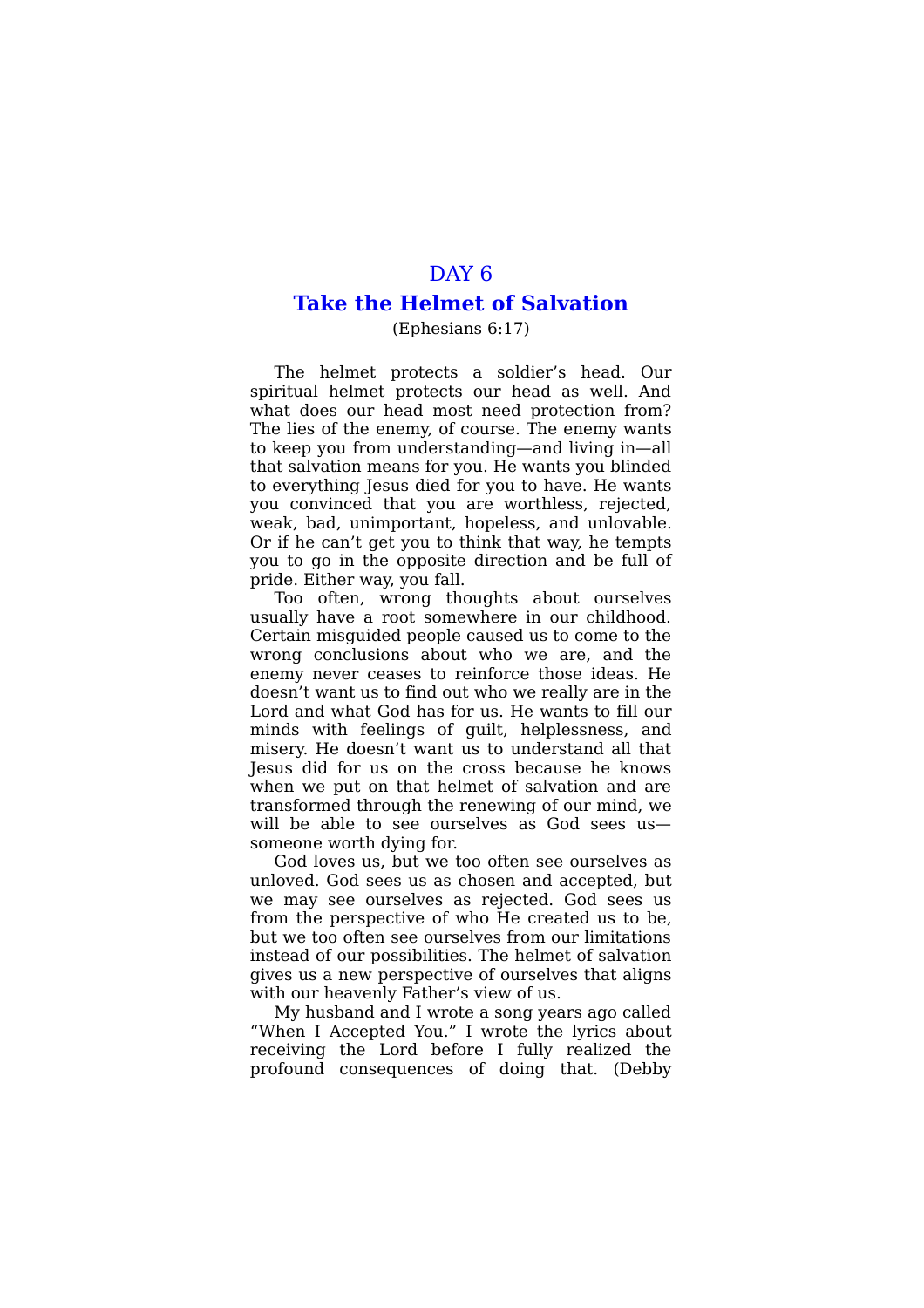Boone recorded this on two of her albums, *Choose Life*, and the most recent, *Morningstar*. Please visit www.debbyboone.com.) I have included the words here because they sum up what salvation means in the clearest and simplest way.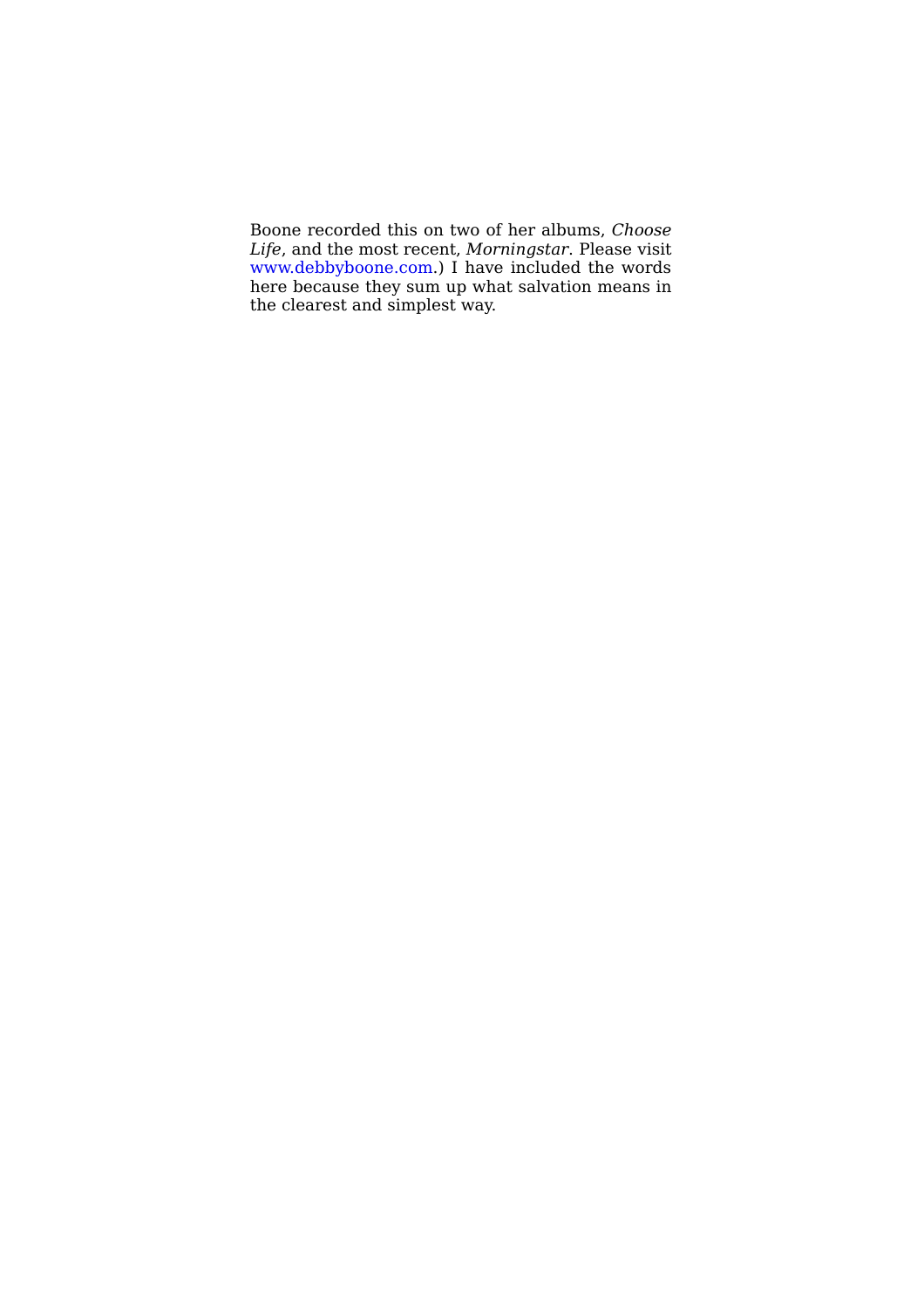You were poor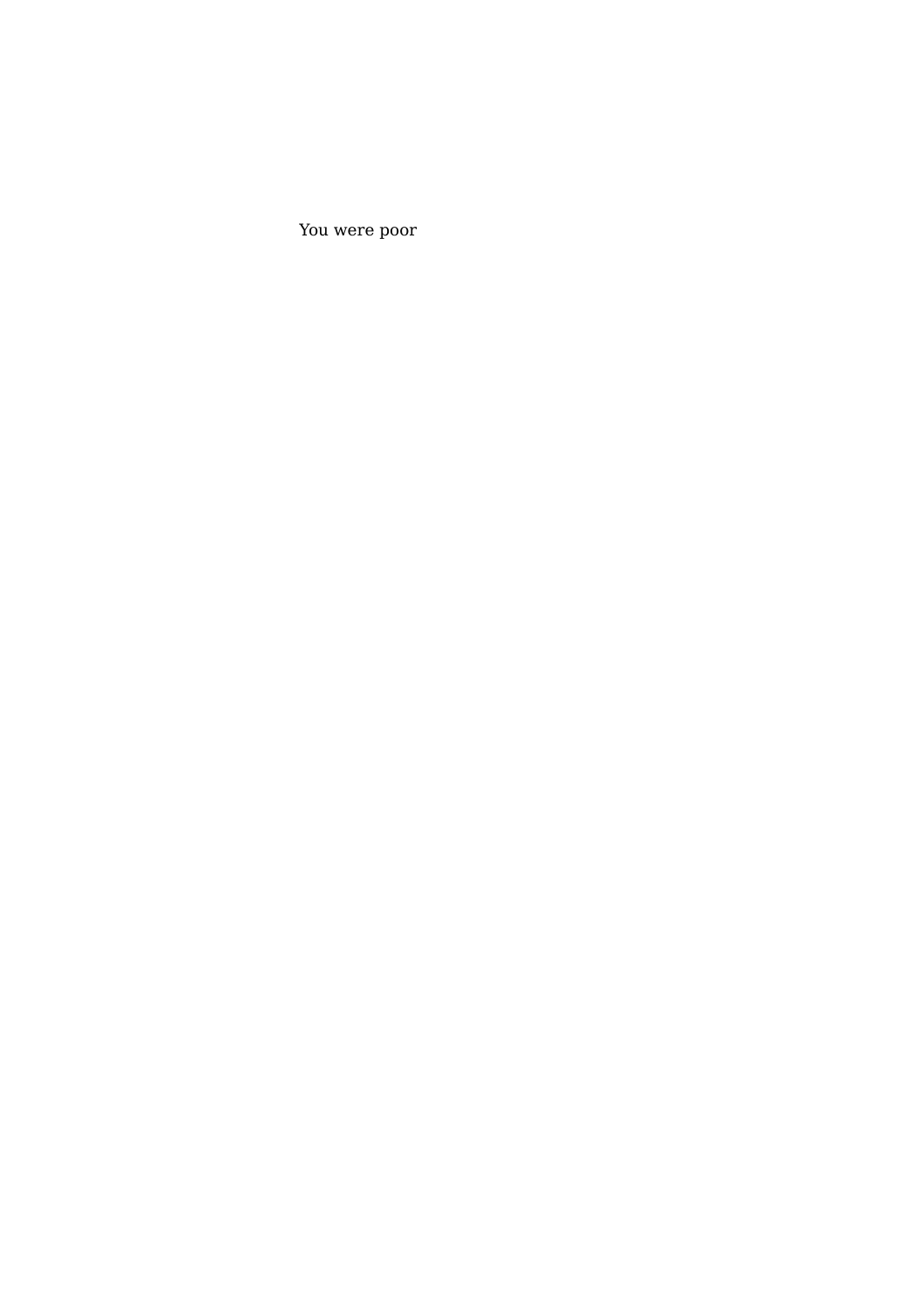So that I might enjoy The wealth of Your creation.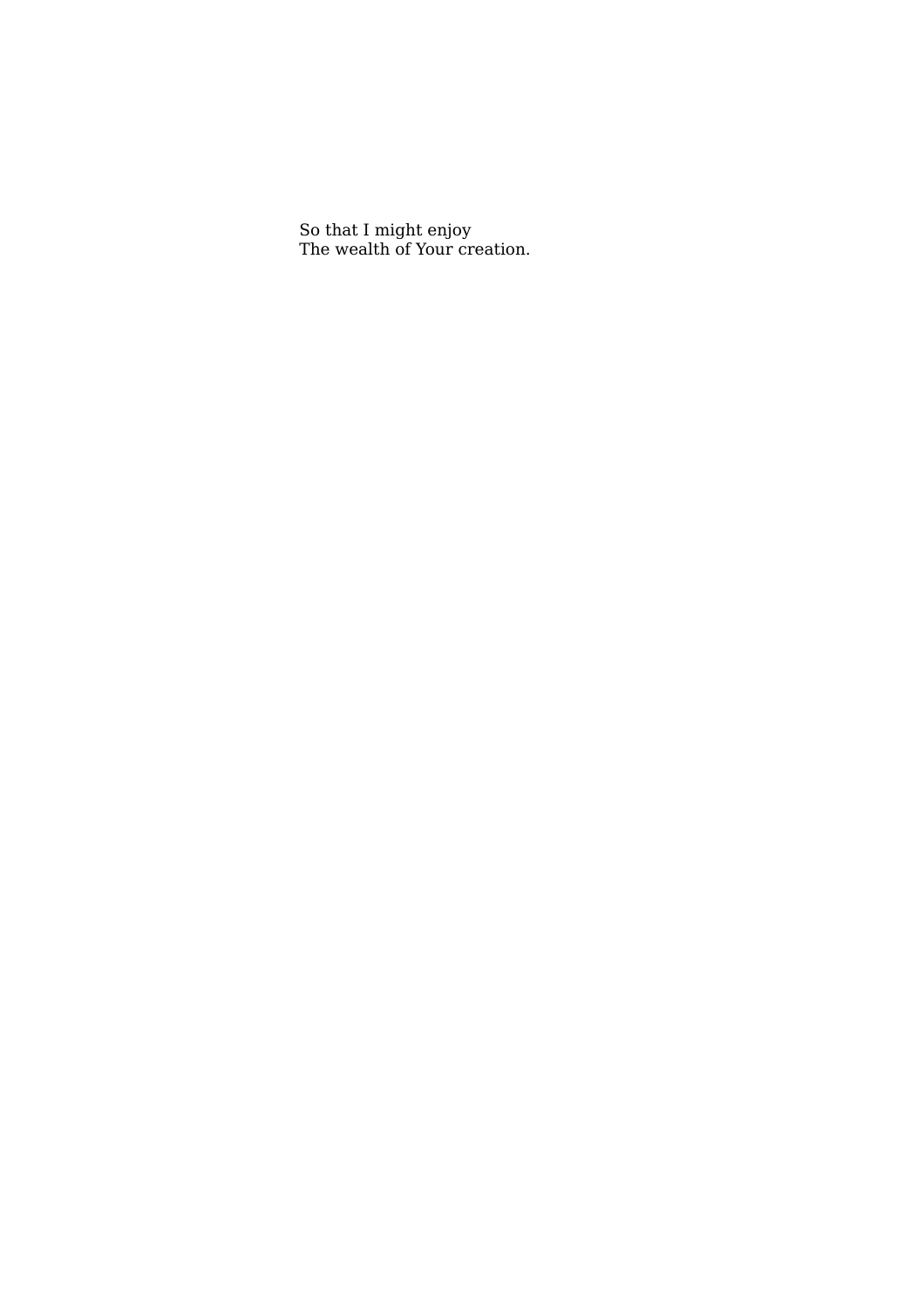You were punished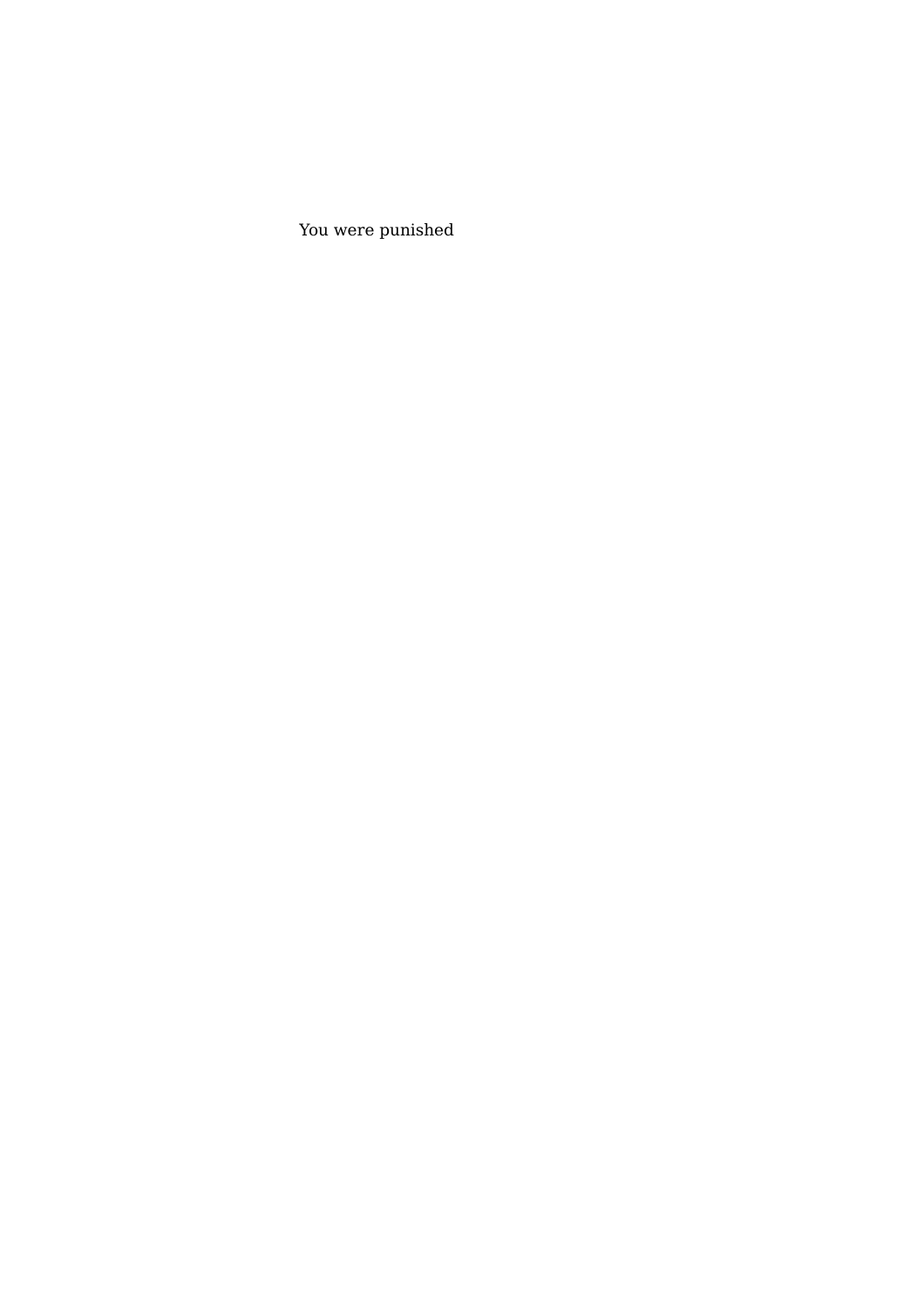For all my mistakes So I'd be declared not guilty By association. You took all that I am heir to And gave me all that belonged to You. What more could anyone do?

When I accepted You I never realized That I'd be accepted, too.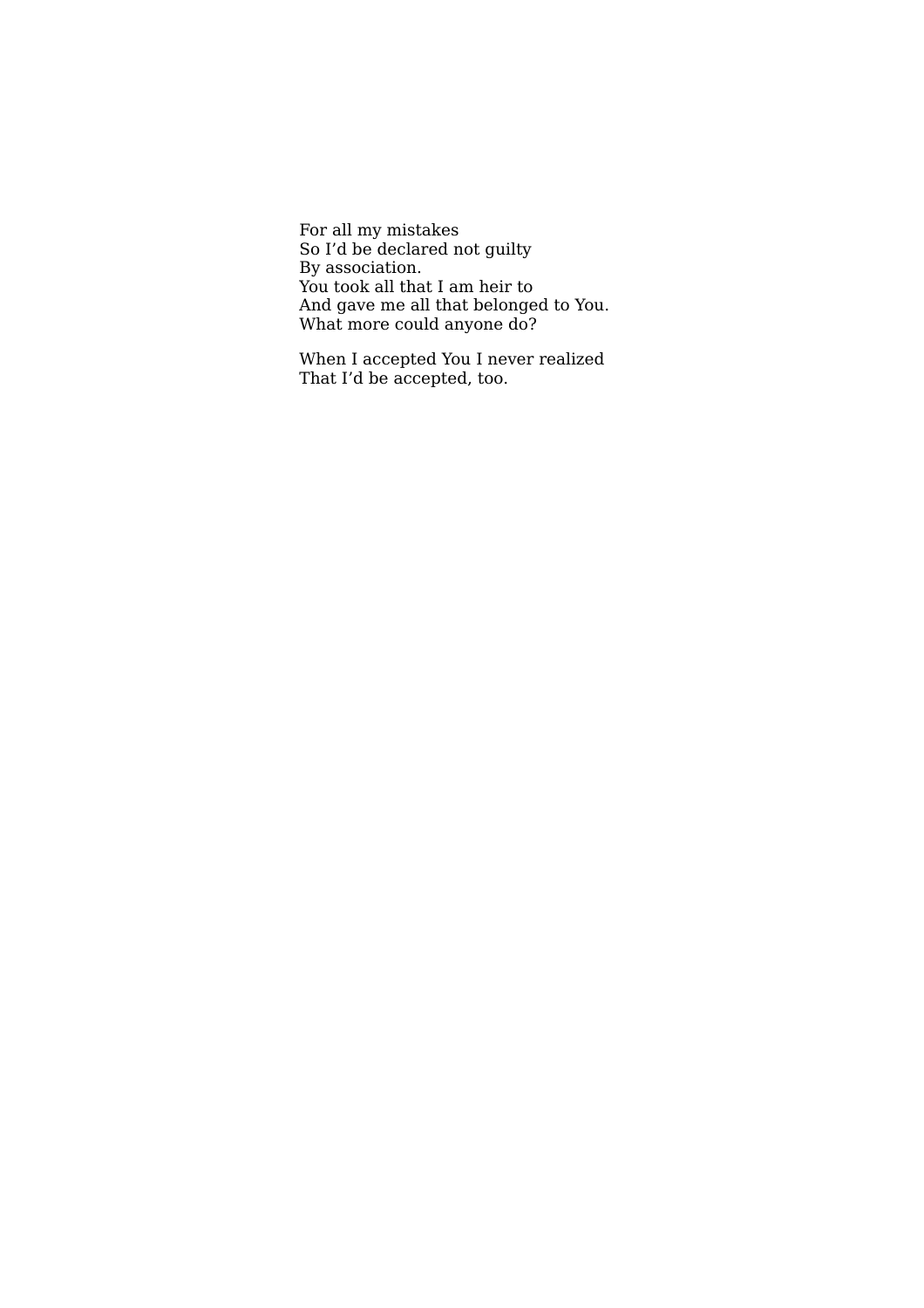It took awhile to see That You bore God's rejection So He'd never turn away from me. I never knew I would receive so much When I accepted You.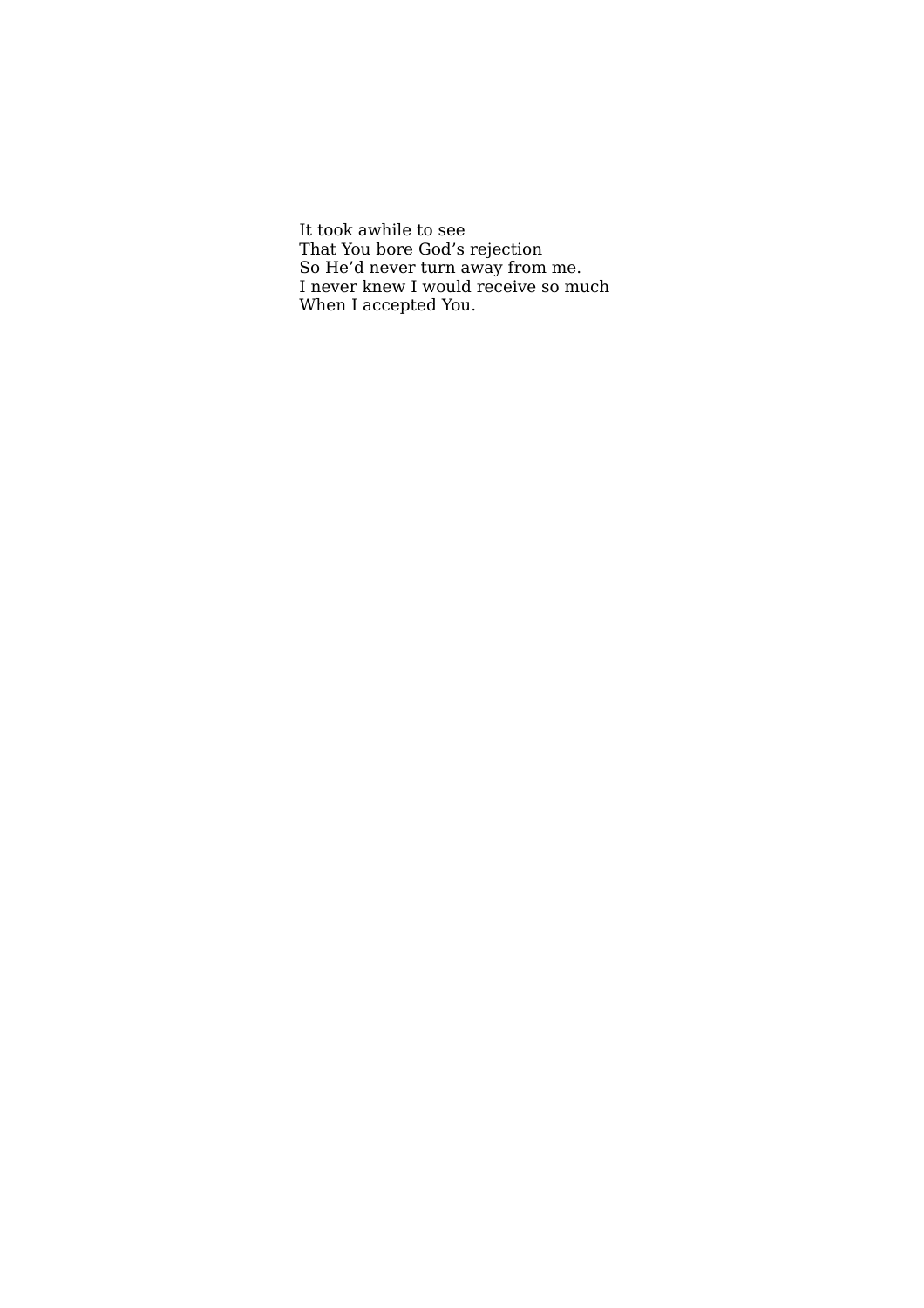You met death So that I might know life And eternal restoration.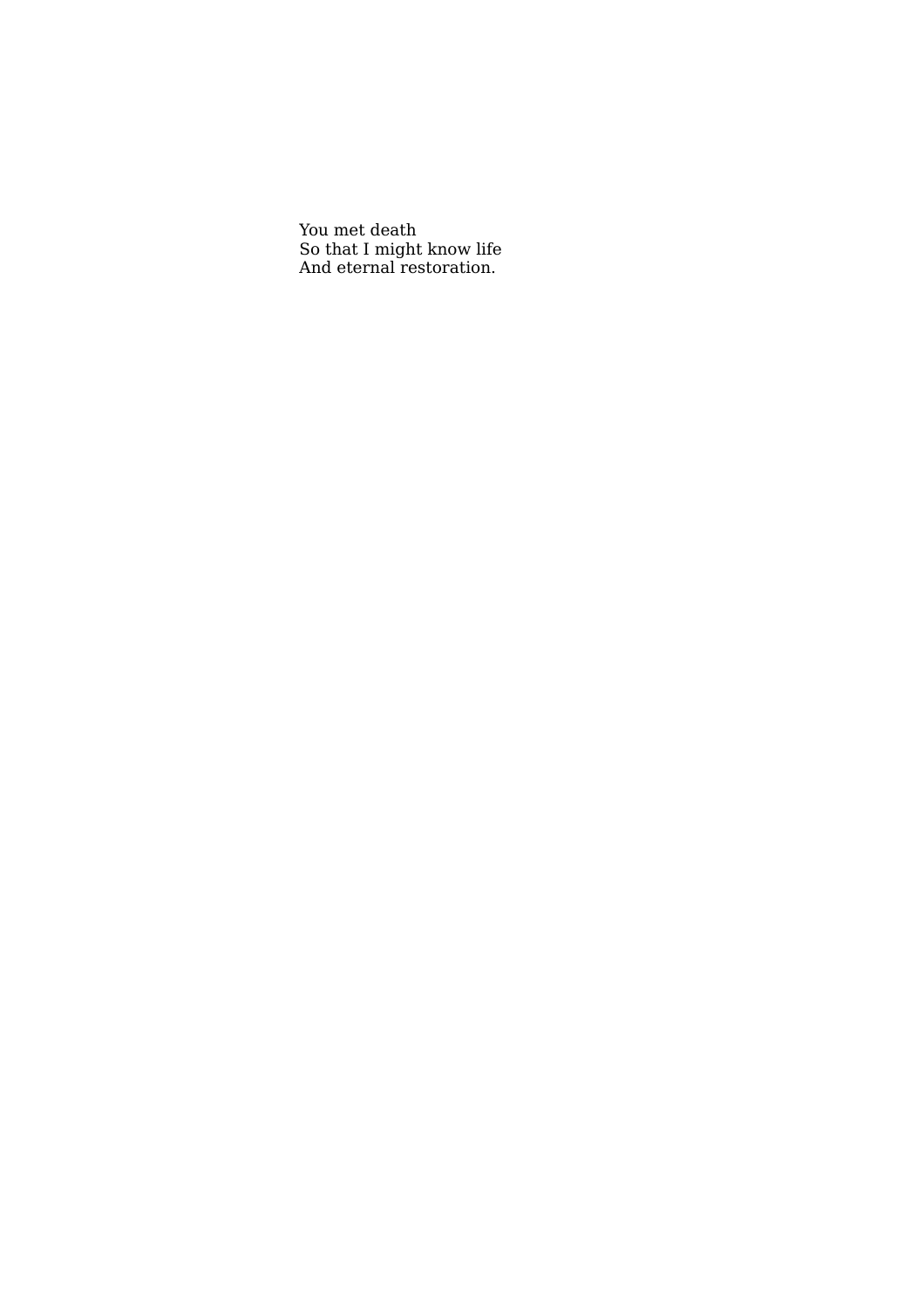You took on the world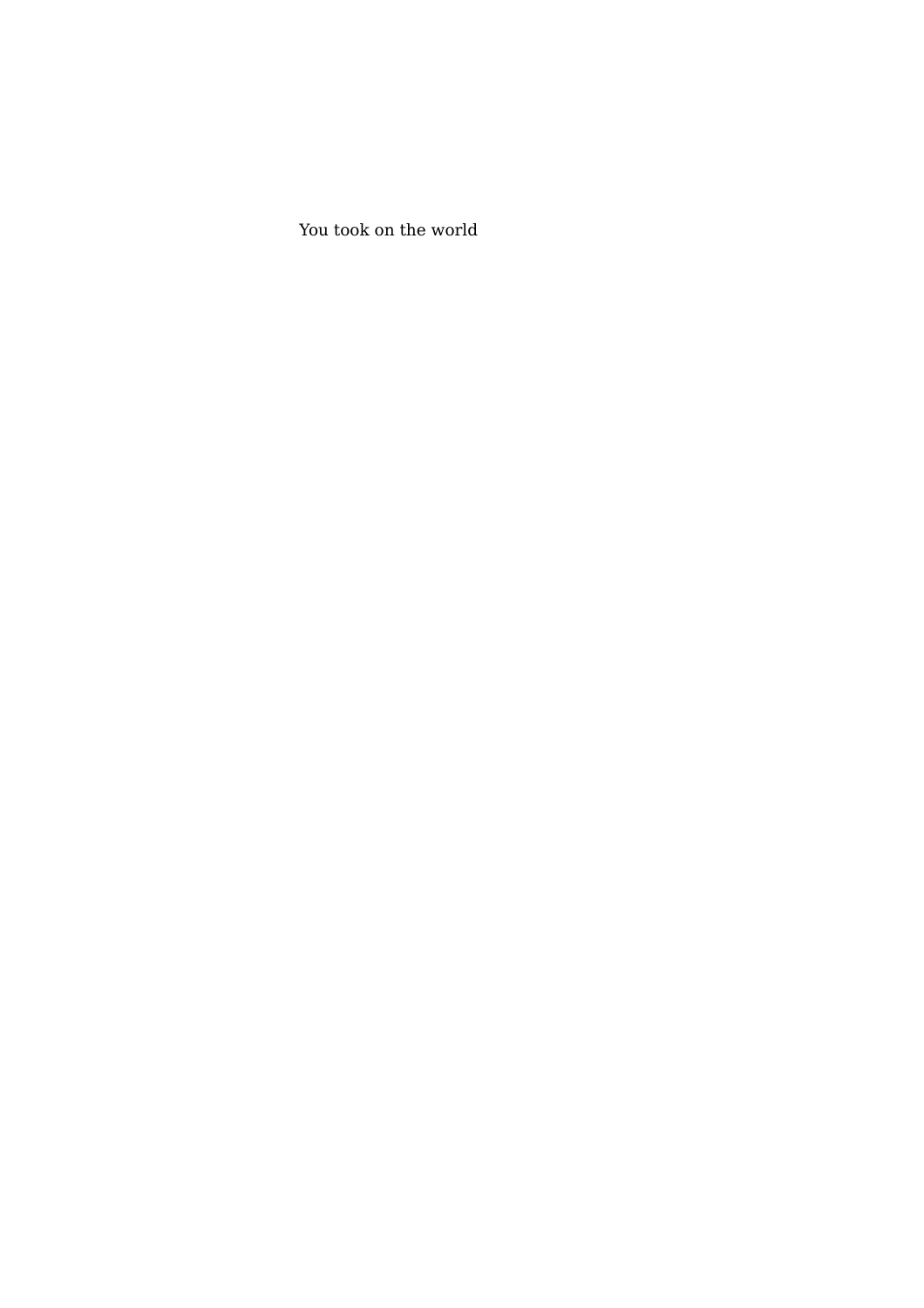So the likeness of God Could be drawn on my being Like a blood relation. The deepest needs my lifetime through Were all met on the cross by You. What more could anyone do?

You are the adopted son or daughter of God, who is the Creator of all and King of the universe. This means you are royalty. Jesus sacrificed His life for you to wear the helmet of salvation, which is like a crown on your head distinguishing you as regal. We put on the helmet of salvation the moment we receive the Lord, but we must constantly remember what Jesus saved us *for* and *from* and who we are in Him. We should never minimize what that means in any way. Receiving Jesus gives us so much more than we can even begin to realize at the time we make that commitment to Him.

Put on the helmet of salvation every day by reminding yourself of what Jesus did for you and why you now have the right to wear it as a royal crown.

#### **PRAYER**

Lord, help me to put on the helmet of salvation to protect my head and mind each day by remembering all You have saved me from, including the lies of the enemy. Enable me to remember only what *You* say about me and not what the enemy wants me to believe. Thank You that Your helmet of salvation protects me from warfare in my mind. Your salvation gives me everything I need in order to live successfully.

In Jesus' name I pray.

### **GO DEEPER**

- What does it mean to our lives that we have been saved by the Lord Jesus?
- Read Psalm 140:7. What does God do when you are in a battle with the enemy?
- According to 1 Thessalonians 5:8, what are we to do every day?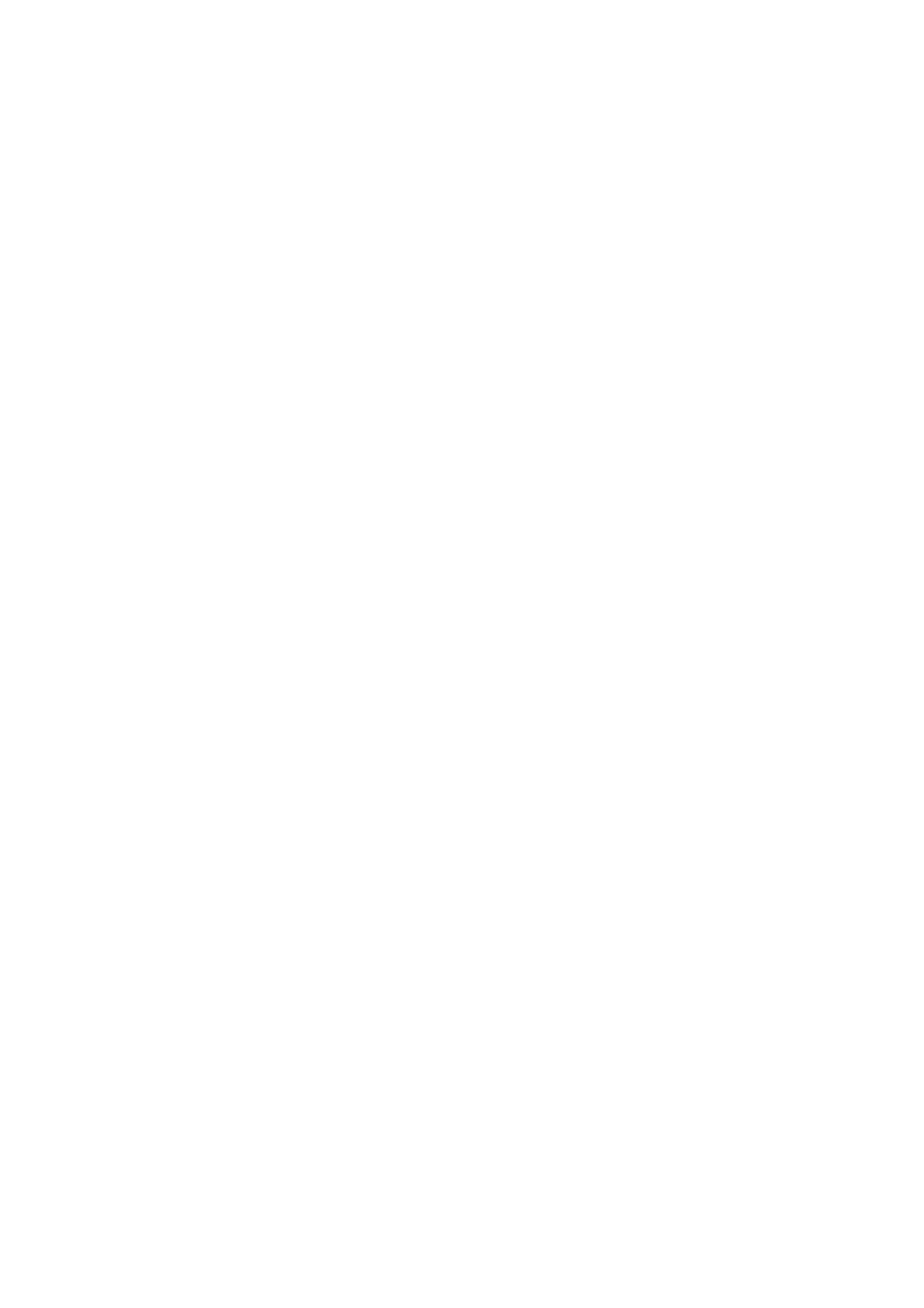# DAY 7

# **Take the Sword of the Spirit, Which Is the Word of God**

(Ephesians 6:17) Satan tried to destroy Jesus when He was born by inspiring wicked King Herod to kill all the babies in Bethlehem. Thirty years later,

when Jesus was baptized and led into the wilderness by the Holy Spirit, Satan attacked Him

again. Jesus' weapon against him was God's Word —which is the "sword of the Spirit."

*No spiritual battle can be fought and won without our greatest weapon—the Word of God.*

God's Word was inspired by the Holy Spirit. It is God breathed. Each writer of the Bible was moved by the Spirit as his gifts and intellect were used by God to speak *to* them and *through* them. The Word of God is so powerful that *it is a double-edged sword in our hands* (Hebrews 4:12). That means it is a *defensive* as well as *offensive* weapon. As prayer warriors, we need both.

Once you receive the Lord, the Holy Spirit in you brings the Word alive to your mind, soul, and spirit every time you read it. Some people say, "This part of the Bible was only for the Old Testament people, and that part was only for the disciples, and that other part was only for the Ephesians, and this was only for the Philippians," and on and on until the entire Bible is explained away as just a history book. *Beware of anyone who wants to make the Bible into just a history book*. The Bible is alive. It is living and it has power for today. "All Scripture is given by inspiration of God, and is profitable for doctrine, for reproof, for correction, for instruction in righteousness, *that the man of God may be complete, thoroughly equipped for every good work*" (2 Timothy 3:16- 17).

I feel I must say here that when the Bible says something like "man of God" as it does in the verses quoted above, it is not excluding women. It's like saying "mankind." And we all know that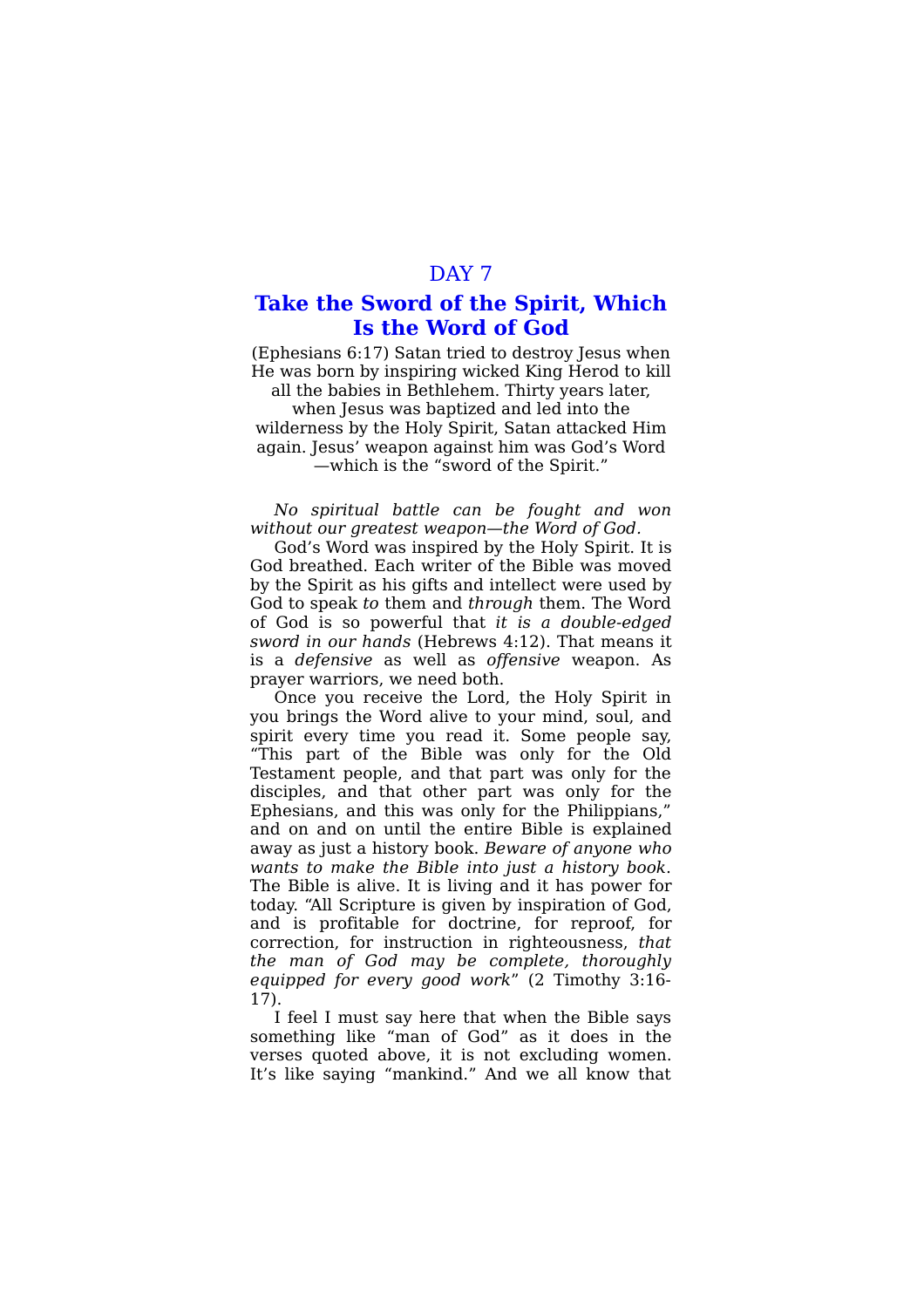word includes women as well. So if you are a woman, don't become concerned about that. Believe me, I have heard as many concerns from men having a hard time over being called "the bride of Christ."

Every time you read God's Word, it will become more firmly planted in your mind and heart. From there it will protect you from attacks of the enemy. Put on the Word like a protective garment every morning. *Speak* the Word, *pray* the Word, *live* the Word, and *let it live in you* so it becomes part of your armor.

### **PRAYER**

Lord, help me to take up the sword of the Spirit every day, for Your Word not only *protects* me from the enemy, but it is my greatest *weapon* against him. Enable me to always pray as Your Spirit leads me, and to keep on praying as long as I should. Teach me to be the strong and unshakable prayer warrior You want me to be so I can accomplish Your will.

In Jesus' name I pray.

### **GO DEEPER**

• Read Hebrews 4:12. Describe the Word of God as told here.

• According to 2 Timothy 3:16-17, why do we need to have the Word of God in our mind, memory, and heart?

### **Get Connected**

Let's stay in touch! You can sign up to receive my email updates which feature encouragement for your prayer life with helpful resources, tips, and more at: www.StormieOmartian.com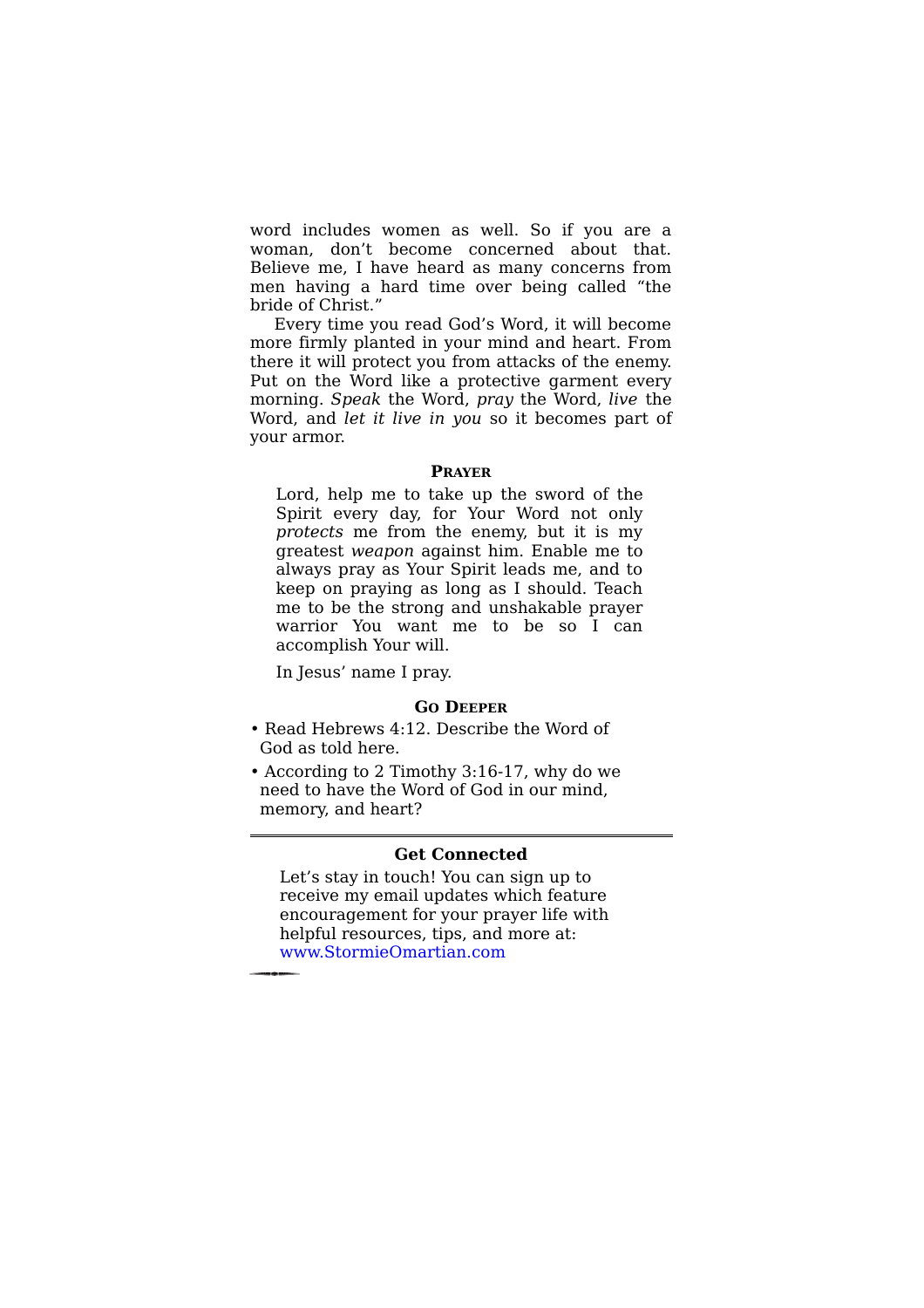# In Closing

Prayer Warrior, I trust you found this week of focusing on our spiritual armor helpful in the battles you face every day. As we close our time together, I wanted to share some thoughts on Paul's final words regarding the armor of God: "… praying always with all prayer and supplication in the Spirit, being watchful to this end with all perseverance and supplication for all the saints" (Ephesians 6:18).

### **Pray Always…**

God wants us to be persistent in our praying. That's what it means to pray without ceasing. It is not intermittent start-and-stop-whenever-I-amdesperate kind of praying. It is deliberate. It is with knowledge of what we are doing and why. It is not random throw-it-up-and-see-if-it-sticks kind of praying. It's praying always, with every kind of prayer and supplication in the Spirit, which means it is Holy Spirit ignited.

*Praying always means praying through things and not giving up. It means being ever-watchful and persevering in prayer in order to see breakthrough.*

It is important to pray according to the will of God. "*If we ask anything according to His will,* He hears us" (1 John 5:14). The way to do that is to pray with the Word of God woven into our heart and our prayers. "If you abide in Me, and *My words abide in you*, you will ask what you desire, and it shall be done for you" (John 15:7). And it is to pray with the leading of the Spirit.

After Jesus taught His disciples to pray what we call the Lord's Prayer, He said, "Which of you shall have a friend, and go to him at midnight and say to him, 'Friend, lend me three loaves; for a friend of mine has come to me on his journey, and I have nothing to set before him'; and he will answer from within and say, 'Do not trouble me; the door is now shut, and my children are with me in bed; I cannot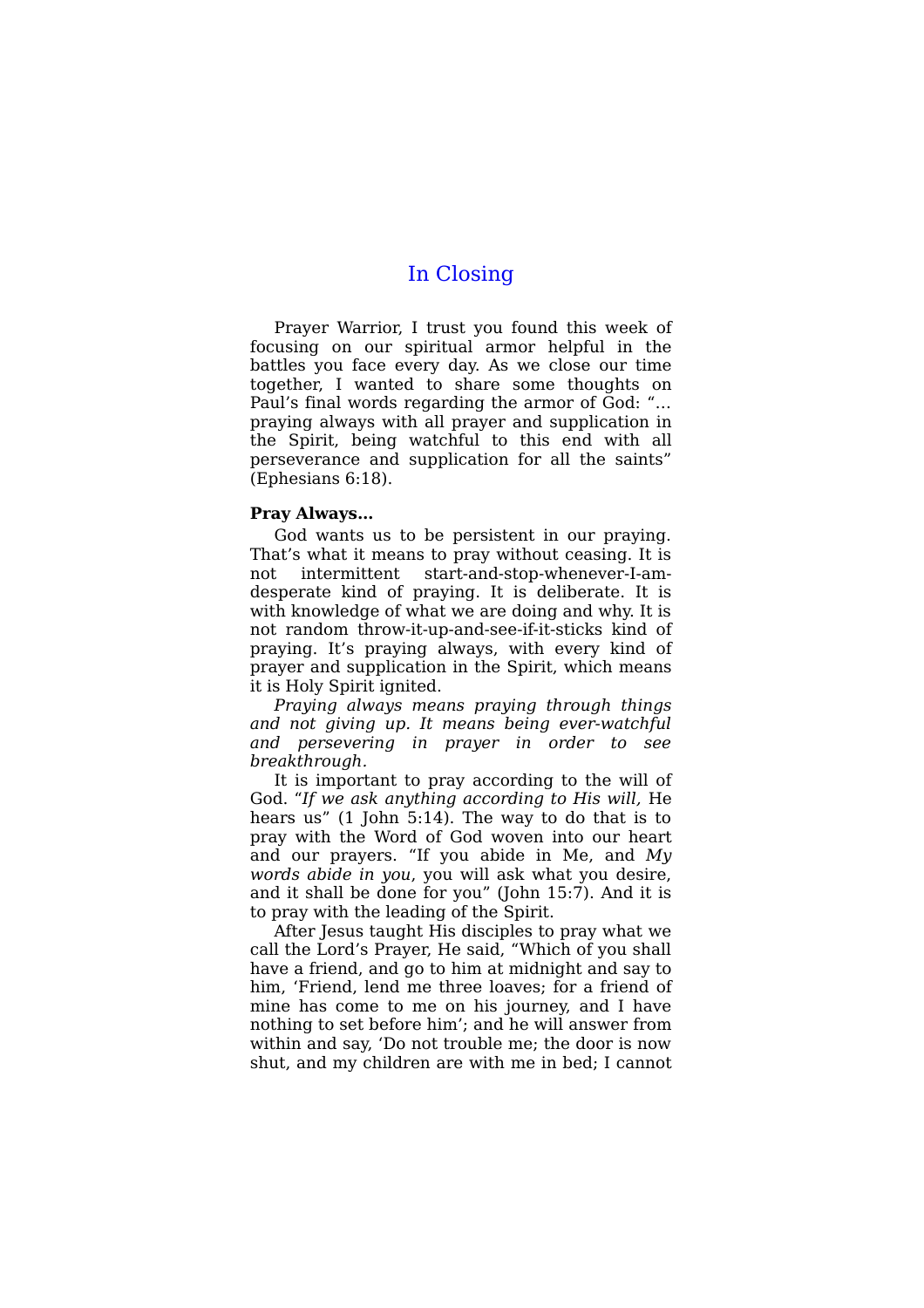rise and give to you'? I say to you, though he will not rise and give to him because he is his friend, yet *because of his persistence he will rise and give him as many as he needs*" (Luke 11:5-8).

*Jesus is saying keep asking.*

Jesus said, "So I say to you, *ask*, and it will be *given* to you; *seek*, and you will *find*; *knock*, and it will be *opened* to you. For *everyone who asks receives*, and *he who seeks finds*, and *to him who knocks it will be opened*" (Luke 11:9-10).

*Jesus is saying keep praying.*

### **…and Be Watchful to the End**

When a soldier is on active duty, he sleeps in his battle gear. He doesn't put on his jammies and fuzzy slippers while he is on the battlefield. He stays dressed in case of a surprise attack. We do the same. We don't take our armor off when we go to bed at night. It is protecting us while we sleep. But in the morning we need to put it on fresh and new—polished, so to speak—so that we have maximum protection for the day.

Part of our protective armor is our own praying. I have told people this in my prayer groups for years, and they have felt it and observed it. That is, there is a blessing for us when we are praying. Although this is not something we expect, great rewards are given to us when we pray in response to the call of God on our lives. The now-and-then praying doesn't do that. It is the everyday, consistent praying that seems to build up rewards for us in a holy bank in heaven. We keep making deposits, and when we need to make a big withdrawal on earth, we have enough to cover it. I cannot prove this to you, but I know from experience that it's true. Try praying frequently and consistently and see if it doesn't prove true for you too. The more you pray, the more answers to prayer you will see.

Our prayers are not answered as a way of rewarding us for good behavior, like a child who is promised an ice-cream cone if he behaves in the grocery store. Our obedience to God is evidence that we are in alignment with His will. The most important thing is not to get what *we* want in